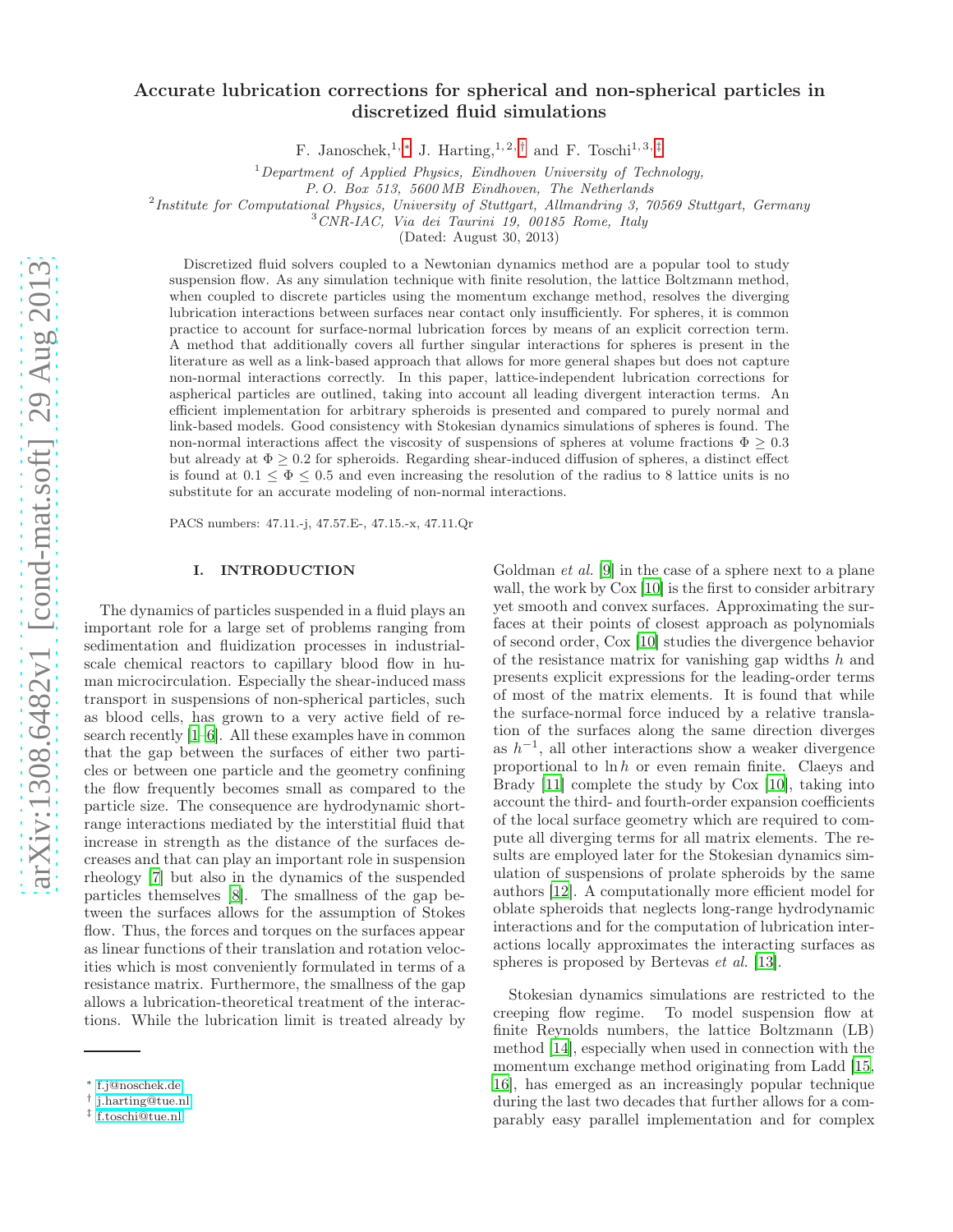boundary conditions [\[17,](#page-18-11) [18](#page-18-12)]. Since the method describes the fluid only at discrete nodes of a lattice with finite spatial resolution it cannot account for lubrication interactions at arbitrarily small particle separations directly. Already resolving them at separations of  $\sim 10\%$  of the particle radius would require lattice resolutions that are finer and computationally more expensive than the ones necessary to obtain accurate drag coefficients and particle interactions at larger separations [\[16,](#page-18-10) [17,](#page-18-11) [19](#page-18-13), [20\]](#page-18-14). Similar problems arise also in other simulation methods with finite resolution, such as finite element methods [\[21\]](#page-18-15), stochastic rotation dynamics [\[22\]](#page-18-16), or dissipative particle dynamics [\[23](#page-18-17)]. In the case of spherical particles it is common practice to address these issues by correcting the LB method for particles near contact with the asymptotic expressions known from lubrication theory. While many implementations correct only for normal lubrication forces resulting from a central approach of the spheres [\[24](#page-18-18)[–26\]](#page-18-19), Nguyen and Ladd [\[27](#page-18-20)] account for the leading divergence terms of the weaker non-normal interactions as well. To the best of the authors' knowledge, a comparably accurate method for aspherical particles does not exist up to now. In fact, present applications of the LB and momentum exchange method to suspensions of aspherical particles often do not account for lubrication interactions explicitly [\[28](#page-18-21)], ignore the torque resulting from asymmetric encounters [\[29](#page-18-22)], or defer the description of short-range interactions to an empirical model [\[30](#page-18-23)]. On the other hand, Ding and Aidun [\[31\]](#page-18-24) introduce a method for lubrication correction that is based on the interconnecting lattice links between particles near contact and thus is directly applicable to aspherical particles. The method is employed later in simulations of deformable particles [\[32\]](#page-18-25). More recently, however, drawbacks of the link-based approach are stated to be the demand for a relatively large minimum lattice resolution [\[18\]](#page-18-12) and the misestimation of non-normal lubrication interactions [\[33\]](#page-18-26).

It therefore appears that the present literature shows some uncertainty regarding the degree of accuracy actually required from lubrication corrections in LB simulations as well as regarding how to implement a sufficiently accurate lubrication model for aspherical particles. The goal of this work is to mitigate these uncertainties. In section [II](#page-1-0) below the LB method and the momentum exchange method are briefly introduced, followed by an outline of contact-based lubrication corrections for spheres and of a link-based lubrication model. In section [III](#page-3-0) the implementation of accurate lubrication corrections for aspherical particles following the analytical work by Cox [\[10\]](#page-18-4) and by Claeys and Brady [\[11\]](#page-18-5) is demonstrated for the case of spheroids. Section [IV](#page-6-0) compares the different lubrication models with respect to the accuracy of two-particle interactions and with respect to the shearinduced diffusion and the viscosity of a suspension as examples for one observable that examines the dynamics of single particles and one averaged observable, all with the focus on the effect of non-normal lubrication corrections. Conclusions are drawn in section [V.](#page-14-0) The appendix

provides a compilation of the diverging terms in the resistance matrix that are given already by Cox [\[10\]](#page-18-4) and the remaining leading terms first computed by Claeys and Brady [\[11\]](#page-18-5).

# <span id="page-1-0"></span>II. LATTICE BOLTZMANN METHOD FOR SUSPENSIONS OF SOLID PARTICLES

Historically, the LB method originates from lattice gas cellular automata. A comprehensive introduction is available in the book by Succi  $[14]$ . Time t is discretized in steps  $\delta t = 1$ , space in positions x on a regular lattice defined by a finite set of q discrete velocity vectors  $\mathbf{c}_r$  with  $r = 1, \ldots, q$ . Fluid particles at position **x** and time t traveling along  $c_r$  are represented by the discretized singleparticle distribution function  $n_r(\mathbf{x}, t)$ . The algorithm to propagate  $n_r(\mathbf{x}, t)$  in time prescribes the repeated consecutive execution of the advection step

<span id="page-1-2"></span>
$$
n_r(\mathbf{x} + \mathbf{c}_r, t + \delta t) = n_r^*(\mathbf{x}, t)
$$
 (1)

and the collision step

<span id="page-1-1"></span>
$$
n_r^*(\mathbf{x}, t) = n_r(\mathbf{x}, t) - \Omega \;, \tag{2}
$$

the latter producing the post-collision distribution  $n_r^*(\mathbf{x}, t)$ . Eq. [2](#page-1-1) and Eq. [1](#page-1-2) together form the LB equation. For the sake of simplicity, the Bhatnagar-Gross-Krook collision term

$$
\Omega = \frac{n_r(\mathbf{x}, t) - n_r^{\text{eq}}(\rho(\mathbf{x}, t), \mathbf{u}(\mathbf{x}, t))}{\tau}
$$
(3)

with a single-relaxation time  $\tau$  is employed. It relies on a second-order expansion of the Maxwell-Boltzmann equilibrium distribution

<span id="page-1-3"></span>
$$
n_r^{\text{eq}}(\rho, \mathbf{u}) = \rho \alpha_{c_r} \left[ 1 + \frac{\mathbf{c}_r \mathbf{u}}{c_s^2} + \frac{(\mathbf{c}_r \mathbf{u})^2}{2c_s^4} - \frac{\mathbf{u}^2}{2c_s^2} \right] \tag{4}
$$

with a speed of sound  $c_s$ . The local density

$$
\rho(\mathbf{x},t) = \sum_{r} n_r(\mathbf{x},t)
$$
\n(5)

and velocity

$$
\mathbf{u}(\mathbf{x},t) = \frac{\sum_{r} n_r(\mathbf{x},t) \mathbf{c}_r}{\rho(\mathbf{x},t)}
$$
(6)

are calculated as moments of the fluid distribution. In the following, the three-dimensional D3Q19 lattice [\[34\]](#page-18-27) is applied for which  $q = 19$  and the lattice weights

$$
\alpha_{c_r} = \begin{cases} 1/3 & \text{for } c_r = 0 \\ 1/18 & \text{for } c_r = 1 \\ 1/36 & \text{for } c_r = \sqrt{2} \end{cases} . \tag{7}
$$

In a Chapman-Enskog expansion it can be shown that  $\mathbf{u}(\mathbf{x}, t)$  as obtained from the method follows the incompressible Navier-Stokes equations with a kinematic viscosity  $\nu = (\tau - \frac{1}{2}) c_s^2$  in the limit of small Mach numbers  $\text{Ma} = u/c_s \text{ with } c_s = 1/\sqrt{3} \text{ [34]}.$  $\text{Ma} = u/c_s \text{ with } c_s = 1/\sqrt{3} \text{ [34]}.$  $\text{Ma} = u/c_s \text{ with } c_s = 1/\sqrt{3} \text{ [34]}.$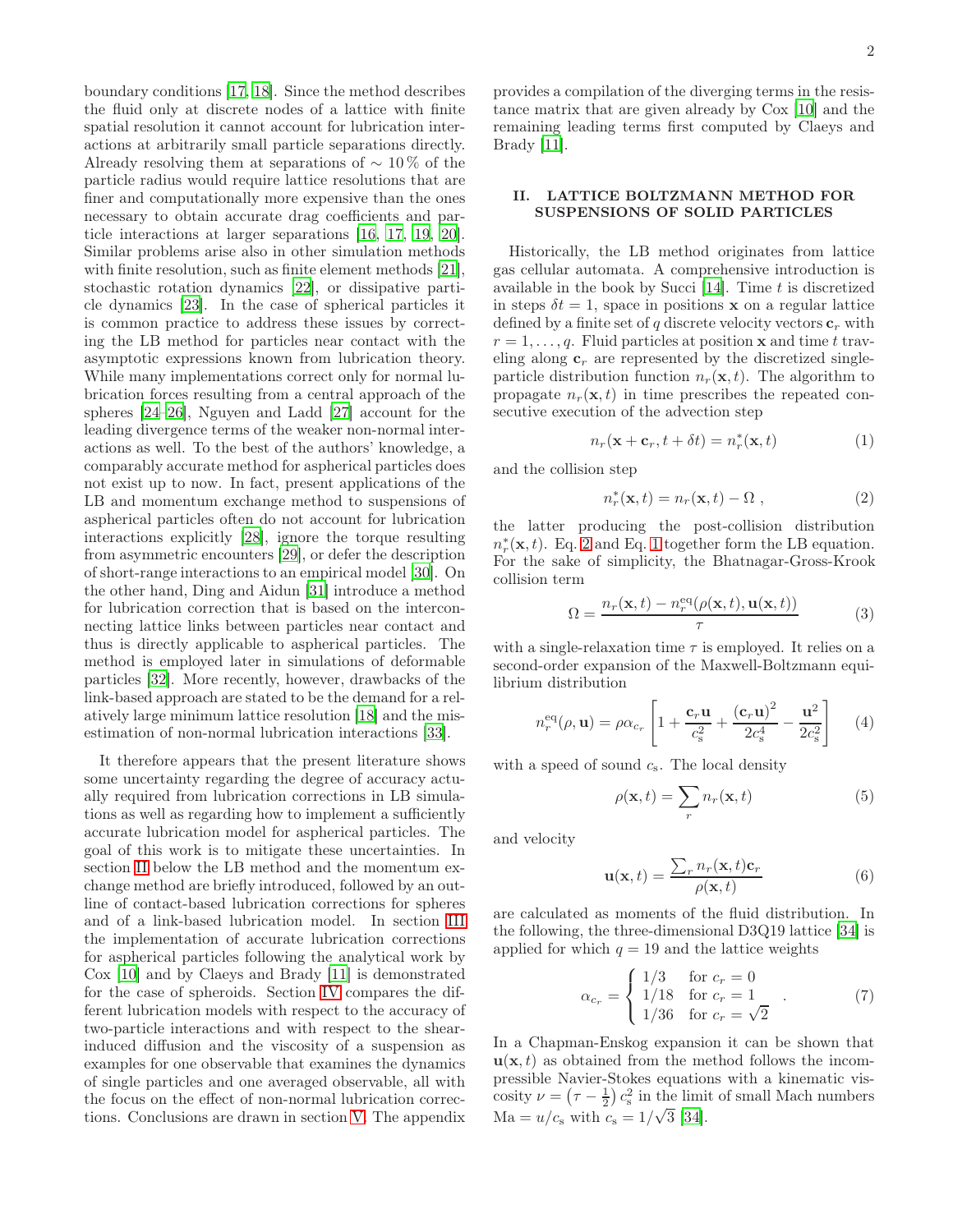In the momentum exchange method [\[17\]](#page-18-11), particle volumes of in principle arbitrary shape are discretized on the lattice as outlined in Fig. [1\(](#page-2-0)a) and coupled to the fluid via the links crossing the resulting particle-fluid interface. While the original work [\[15,](#page-18-9) [16](#page-18-10)] treats particles as fluid-filled shells, the inner fluid is removed in later implementations [\[27](#page-18-20), [35\]](#page-18-28) including the one described here. A no-slip boundary moving with velocity  $\mathbf{v}_b$  is established by a mid-link bounce-back rule

<span id="page-2-1"></span>
$$
n_r(\mathbf{x} + \mathbf{c}_r, t + \delta t) = n^*_{\overline{r}}(\mathbf{x} + \mathbf{c}_r, t) + C \tag{8}
$$

with a first-order velocity correction [\[15\]](#page-18-9)

<span id="page-2-2"></span>
$$
C = \frac{2\alpha_{c_r}}{c_s^2} \rho(\mathbf{x} + \mathbf{c}_r, t) \mathbf{c}_r \mathbf{v}_b
$$
 (9)

that replaces Eq. [1](#page-1-2) where required to prevent advection out of a particle site x. The index  $\bar{r}$  is defined by  $c_{\bar{r}} \equiv$  $-c_r$ . Eq. [8](#page-2-1) with Eq. [9](#page-2-2) is easily shown to be consistent with Eq. [4.](#page-1-3) The reduction of fluid momentum by each bounce-back process

<span id="page-2-3"></span>
$$
\mathrm{d}\mathbf{p} = (2n_{\bar{r}} + C) \mathbf{c}_{\bar{r}} ,\qquad (10)
$$

is transferred to the respective particle. According to the choice of unit time steps it is equal to the resulting force. Eq. [10](#page-2-3) can be seen as a discretized traction vector and is therefore used to compute the hydrodynamic force and torque on the particle. When, due to particle motion, new fluid sites are covered, the fluid at those sites is deleted. When a site formerly occupied by a particle is freed, new fluid is created according to Eq. [4](#page-1-3) with an average fluid density  $\rho$  and **u** estimated according to the rigid-body motion of the particle. Momentum conservation is ensured instantaneously by an appropriate force on the particle. The data published by Ladd [\[16\]](#page-18-10) for an input radius  $R = 4.5$  defining the discretization on the lattice suggests that the effective hydrodynamic radius R<sup>∗</sup> defined via the drag coefficient deviates least from R for a relaxation time somewhat below  $\tau = 1$ . In the following,  $\tau = 1$  is chosen and no effort is made to recalibrate particle radii using  $R^*$ . For spherical particles both the relative deviations of the translational drag coefficient from the expected value and its fluctuations due to the aforementioned discretization changes are found to be below  $10\%$  already at a resolution of the sphere radius of only  $R = 2.5$  lattice sites [\[16,](#page-18-10) [36\]](#page-18-29).

Problems arise when particle surfaces approach closely. The short-range interactions are truthfully described down to a gap width of only about 1 lattice spacing [\[16\]](#page-18-10). At shorter distances, the expected divergence is not reproduced, instead the friction coefficients stay approximately constant to the value achieved at a distance of 1 [\[16\]](#page-18-10). The observation can be understood as depicted in Fig. [1\(](#page-2-0)a): a gap width between both surfaces of about 1 lattice spacing is the distance below which direct links between both particles emerge. Further approach does not lead to changes in the fluid site configuration in the gap which could cause an increase in the interaction forces.



<span id="page-2-0"></span>FIG. 1. (a) The discretized representation on the lattice leads to unresolved short-range hydrodynamic interactions between particles near contact. In the link-wise approach by Ding and Aidun [\[31](#page-18-24)], correction forces are computed for single links and for pairs of identical links connecting the particles as visualized in (b). For clarity, not all interconnecting links are drawn.

Ladd addresses the issue later [\[17,](#page-18-11) [24\]](#page-18-18) by employing the dominating divergence term  $\sim h^{-1}$  of the normal force induced by the central approach of two spheres at a gap distance  $h = r_{ij} - 2R$  as a correction

<span id="page-2-4"></span>
$$
\mathbf{f}_{ij} = -\mathbf{f}_{ji} = -\frac{3\pi\mu R^2}{2}\hat{\mathbf{r}}_{ij}\hat{\mathbf{r}}_{ij}\cdot(\mathbf{v}_i - \mathbf{v}_j)\left[\frac{1}{h} - \frac{1}{\Delta_c}\right]
$$
(11)

to the hydrodynamic force on sphere  $i$  due to another sphere j for which  $h < \Delta_c$ . The center displacement is  $\mathbf{r}_{ij} = \mathbf{r}_i - \mathbf{r}_j$ , the related unit vector  $\hat{\mathbf{r}}_{ij} = \mathbf{r}_{ij}/r_{ij}$ ,  $\mathbf{v}_i$ and  $v_i$  denote the particles' translational velocities, and  $\mu = \rho \nu$  refers to the dynamic viscosity of the suspending medium. As a cut-off parameter,  $\Delta_c$  represents the separation below which the LB method alone does not sufficiently cover hydrodynamic interactions anymore.  $\Delta_c$ is a function of  $\tau$  [\[27\]](#page-18-20). For  $\tau = 1$ , a value  $\Delta_c = 2/3$  is suggested [\[17](#page-18-11), [27\]](#page-18-20). Corrections equivalent to Eq. [11](#page-2-4) for spheres of possibly differing radii are introduced also for the forces and torques resulting from rotation and nonnormal translation by Nguyen and Ladd [\[27\]](#page-18-20). These, however, diverge only as  $\ln h$  and require separate cut-off parameters [\[27](#page-18-20)].

An implicit integration scheme for the particle trajectories is one way to maintain numerical stability in the presence of clusters of particles with strong lubrication interactions [\[17](#page-18-11), [27\]](#page-18-20). In the implementation employed here, the time step for the particle update is decoupled from the LB time step instead which allows its reduction, to typically 1/10: while the forces due to the momentum exchanged with the LB fluid via Eq. [10](#page-2-3) remain constant over one LB step, the particle positions and velocities are updated in accordance with the strongly varying explicit lubrication forces at a finer temporal resolution.

Ding and Aidun [\[31](#page-18-24)] propose an alternative method for lubrication corrections that is based on the interconnecting lattice links between particles and therefore does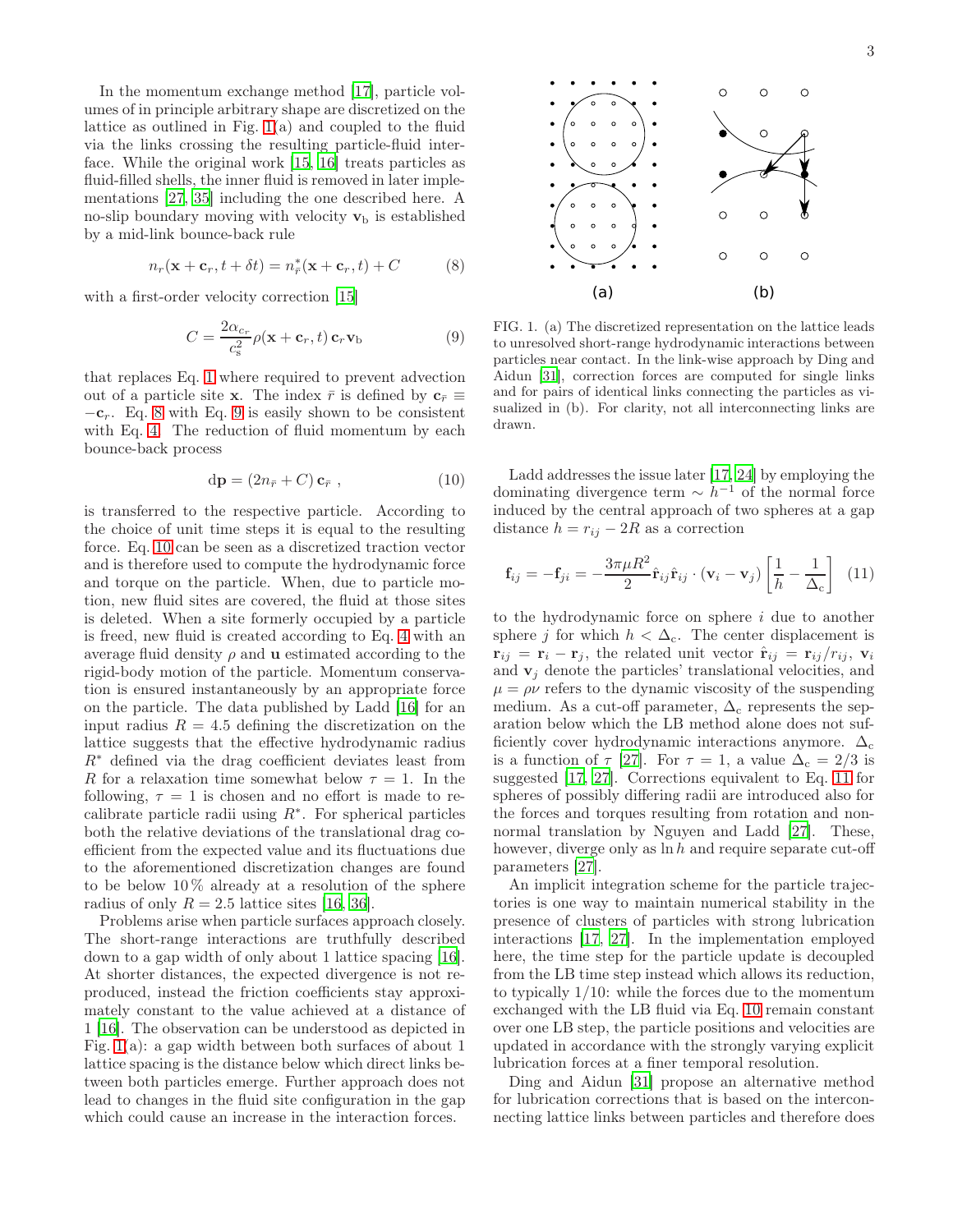not require analytical knowledge of the particles' asymptotic resistance functions [\[18](#page-18-12)]. In this method, a partial lubrication force

<span id="page-3-1"></span>
$$
\mathrm{d}\mathbf{f}_{ij} = -\mathrm{d}\mathbf{f}_{ji} = -\frac{3\bar{q}\mu}{2c_r^2 \lambda^*} \hat{\mathbf{c}}_r \cdot (\mathbf{v}_{\mathrm{b}i} - \mathbf{v}_{\mathrm{b}j}) \left[ \frac{1}{h^{*2}} - \frac{1}{c_r^2} \right] (12)
$$

with  $\hat{\mathbf{c}}_r = \mathbf{c}_r/c_r$  is applied locally to particle i for all links  $c<sub>r</sub>$  that end on a site belonging to i and stem from either a site of particle  $j$  or a fluid site at the center of two links  $2c_r$  originating from j. Both possibilities are outlined in Fig. [1\(](#page-2-0)b). The gap distance  $h^*$  is the distance between the intersections of both theoretical particle surfaces with the lattice link or the pair of links and therefore is typically larger than the actual minimum gap. The correction is applied only where  $h^* < c_r$ . The velocities  $\mathbf{v}_{\text{b}i}$  and  $\mathbf{v}_{\text{b}j}$ at the intersection points are computed from the particles' rigid body motion. Different from Eq. [11,](#page-2-4) the model can produce non-central forces depending on the link direction  $\mathbf{c}_r$ . The curvature  $\lambda^*$  is obtained as the mean of both surfaces and  $\bar{q} = 0.6$  is an empiric weighting factor [\[31\]](#page-18-24). Despite its generality, the model is applied and validated initially only in the case of normal approach of spheres and cylinders towards each other and towards a flat wall [\[31](#page-18-24)]. For centrally approaching spheres, analytical consistency with the known asymptotic behavior is demonstrated [\[31](#page-18-24)].

Eq. [12](#page-3-1) is applied to deformable particles later [\[32](#page-18-25)] but Clausen [\[33\]](#page-18-26) notes an erroneous divergence of tangential interactions as  $h^{-1}$  which he fixes, along with further modifications, by the introduction of an average normal direction  $n_{\text{avg}}$  of the surfaces. Both the difference of the boundary velocities and the link-wise gap are projected along  $\mathbf{n}_\mathrm{avg}$  and the resulting force is applied in the same direction. Thereby, however, locally tangential lubrication corrections are removed. Moreover, the discretization of lubrication interactions onto interconnecting lattice links that appear and vanish as particles move is found to cause instabilities [\[33](#page-18-26)] that apparently prevent usage of the link-wise model in at least some of the subsequent work [\[2](#page-17-1)].

### <span id="page-3-0"></span>III. CONTACT-BASED LUBRICATION CORRECTIONS FOR SPHEROIDS

Though many of the following ideas could be applied to particles of other convex shapes as well, spheroids with half axes  $R_{\parallel}$  and  $R_{\perp}$  parallel and perpendicular to their axis of rotational symmetry will be treated here. A convenient parametrization of the surface is

<span id="page-3-2"></span>
$$
\tilde{\mathbf{y}}(p,q) = \begin{pmatrix} R_{\perp} \cos p \cos q \\ R_{\perp} \cos p \sin q \\ R_{\parallel} \sin p \end{pmatrix} , \qquad (13)
$$

where the tilde indicates a representation in the bodyfixed reference frame where the origin is at the center of the particle and the  $\tilde{y}_3$ -direction oriented along its axis of rotational symmetry. For symmetry reasons, the directions of principal curvature are the tangential directions

<span id="page-3-6"></span>
$$
\tilde{\mathbf{s}}_1(p,q) = \partial_p \tilde{\mathbf{y}}(p,q)
$$
 and  $\tilde{\mathbf{s}}_2(p,q) = \partial_q \tilde{\mathbf{y}}(p,q)$ . (14)

The respective radii of curvature

<span id="page-3-5"></span>
$$
S_1(p) = \frac{s_1(p)^3}{R_{\parallel}R_{\perp}}
$$
 and  $S_2(p) = \frac{R_{\perp}s_1(p)}{R_{\parallel}}$ , (15)

with

$$
s_1(p) = |\tilde{\mathbf{s}}_1(p)| = \sqrt{R_{\perp}^2 \sin^2 p + R_{\parallel}^2 \cos^2 p} \tag{16}
$$

can be obtained from a second-order expansion of Eq. [13.](#page-3-2)

### A. Minimum gap between two spheroids

The strong dependence of lubrication interactions on the minimum separation between two particles  $i$  and  $j$  requires precise knowledge of the magnitude and direction of the minimum gap vector h. For two spheres with radii  $R_i$  and  $R_j$ , the result trivially is  $\mathbf{h} = -(r_{ij} - R_i - R_j)\hat{\mathbf{r}}_{ij}$ , where the minus sign ensures a direction away from particle i. Already for spheroids the problem in general is considerably more intricate. One solution is to follow the iterative procedure presented by Lin and Han [\[37](#page-18-30)] for the distance between two ellipsoids. As illustrated in Fig. [2,](#page-4-0) the method involves the re-positioning of tangent spheres along the inner surface of each ellipsoid to minimize the distance of the sphere centers and thus the gap between the ellipsoids. A sufficient requirement for convergence of the method is that each sphere is completely contained in the respective ellipsoid [\[37\]](#page-18-30). This is achieved easily if the radius is chosen as the minimum radius of curvature

<span id="page-3-4"></span>
$$
\bar{S} = \begin{cases}\nR_{\parallel}^2/R_{\perp} & \text{for } R_{\parallel} < R_{\perp} \\
R & \text{for } R_{\parallel} = R_{\perp} = R \\
R_{\perp}^2/R_{\parallel} & \text{for } R_{\parallel} > R_{\perp}\n\end{cases} \tag{17}
$$

Initially, the spheres are placed tangent in the intersection points of the spheroid surfaces with the line connecting the spheroid centers. In the iteration, the tangent points  $y_i$  and  $y_j$  are repeatedly updated to become the intersections of the spheroid surfaces with the line connecting the current centers  $z_i$  and  $z_j$  of the spheres. The iteration stops once the angles  $\theta_i$  and  $\theta_j$  between the outward pointing surface unit normals  $\hat{\mathbf{n}}_i$  in  $\mathbf{y}_i$  and  $\hat{\mathbf{n}}_j$  in  $\mathbf{y}_j$  and the vector  $\mathbf{z}_{ij} = \mathbf{z}_i - \mathbf{z}_j$  between the sphere centers approximate zero. The converged surface positions of minimum distance are referred to as  $y_i^*$  and  $y_j^*$ in the following. Practically, the convergence criterion is implemented as the requirement that both

<span id="page-3-3"></span>
$$
\cos \theta_i = -\hat{\mathbf{n}}_i \cdot \hat{\mathbf{z}}_{ij} > 1 - \epsilon \tag{18}
$$

with  $\hat{\mathbf{z}}_{ij} = \mathbf{z}_{ij}/z_{ij}$  and Eq. [18](#page-3-3) with indices i and j swapped hold. Due to the small magnitude of  $\partial \cos \theta_i / \partial \theta_i$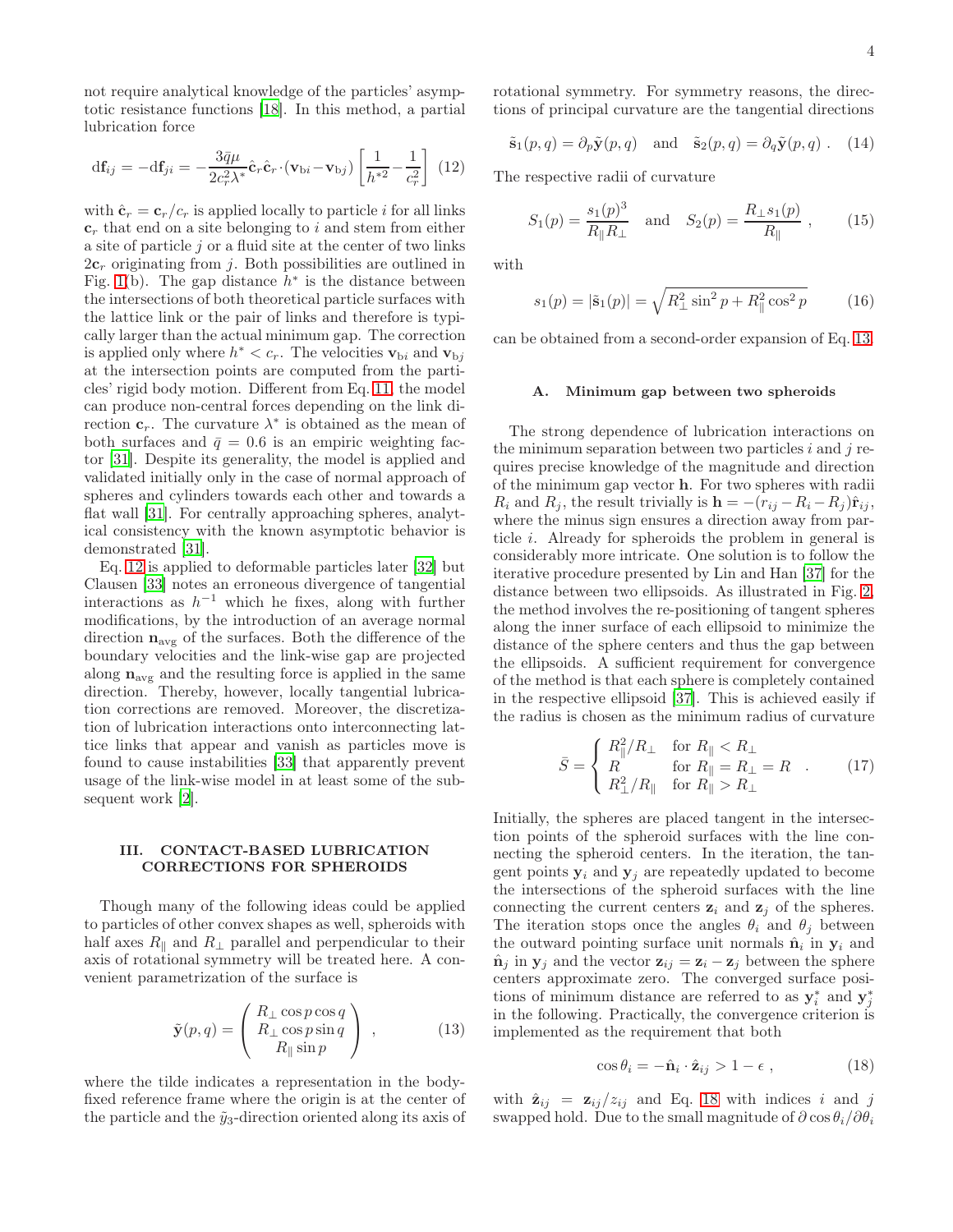near  $\theta_i = 0$ , a rather low value of  $\epsilon = 10^{-6}$  is chosen to ensure accuracy. The resulting gap vector is  $\mathbf{h} = -(z_{ij} - 2\bar{S})\hat{\mathbf{z}}_{ij}.$ 

For overlapping particles, Lin and Han [\[37\]](#page-18-30) effectively state that  $h = 0$  and abstain from a further treatment. When implemented accordingly, their method as described above is, however, stable also for configurations were particles overlap to an amount small as compared to their radii of curvature. Then, h still points from the bulk of particle i to j but the scalar gap  $z_{ij} - 2\overline{S}$  is negative. This is an important feature that could be used to model elastic contact forces but also to enhance the stability of dense simulations of infinitely stiff particles with a finite time step where minimal amounts of overlap are surely undesired but sometimes inevitable.

Eq. [17](#page-3-4) ensures that the tangent spheres assumed in the algorithm lie within the respective spheroids which is noted to be sufficient for convergence but not necessarily optimal with respect to the number of iterations required [\[37\]](#page-18-30). In many cases typical for the spheroids simulated here, convergence can indeed be speeded up dramatically by adjusting  $\overline{S}$  for each surface to the smaller of the two local principal radii of curvature in Eq. [15.](#page-3-5) Thus, a two-fold strategy is being followed: first, up to  $N_1$  iterations with  $\overline{S} = \min\{S_1(p), S_2(p)\}\$ are performed. Since due to the potentially enlarged  $\overline{S}$  and the allowance for overlap a meaningful result is not guaranteed, two consistency checks are performed whenever Eq. [18](#page-3-3) indicates convergence: it is required that  $\hat{\mathbf{n}}_j \cdot \mathbf{r}_{ij} > 0$  and  $\hat{\mathbf{n}}_i \cdot \mathbf{r}_{ij} < 0$ so the outward-directed surface normals point towards the center of the other particle. In case of overlap,  $y_i^*$ has to be contained within particle  $j$  and vice versa. If at least one of the conditions fails or convergence is not achieved yet, the algorithm restarts with the more con-servative S from Eq. [17](#page-3-4) for a maximum of  $N_2$  iterations. Here,  $N_1 = 10$  and  $N_2 = 1000$  is chosen as a set of values that for particles with aspect ratio  $\Lambda = R_{\parallel}/R_{\perp} = 1/3$ results in an average total number of iterations per gap computation of almost 40. This is a reduction of about 30 % as compared to only one iteration with fixed radii defined by Eq. [17.](#page-3-4) So far, no configuration without significant overlap is known where the combined procedure with these parameters fails to converge.

With a cut-off gap such as  $\Delta_c$  in Eq. [11,](#page-2-4) it is necessary to determine h once during every (particle-)time step for every pair of particles with a minimum separation that is potentially smaller than  $\Delta_c$ . All pairs with a center distance  $r_{ij} > 2 \max\{R_{\parallel}, R_{\perp}\} + \Delta_c$  can clearly be excluded. A computation is unnecessary also if  $r_{ij} > \max\{R_{\parallel}, R_{\perp}\} + \Delta_{\rm c} \equiv R_{\rm c}$  but at the same time particle *i* has no intersection with a plane normal to  $r_{ij}$  in a distance of  $R_c$  away from  $\mathbf{r}_i$  in the direction of i or vice versa. This can be tested in a comparably inexpensive way and avoids unneeded computations of h, especially in the case of highly aspherical particles. A further very effective approach for optimization consists in starting the iteration to obtain h not from the particle centers as explained above but using the converged tangent po-



5



<span id="page-4-0"></span>FIG. 2. Two-dimensional outline of the iterative approach described by Lin and Han [\[37\]](#page-18-30) to find the minimum gap between the surfaces of two ellipsoids. (idea for figure from Ref. [\[37](#page-18-30)])

sitions  $y_i^*$  and  $y_j^*$  of the previous computation instead. Since particle configurations do not change much during one time step this often enables convergence within only one iteration and results in a further reduction of the average total number of iterations per gap computation from almost 40 to less than 1.01 for  $\Lambda = 1/3$ . The same result is found in typical simulations of particles with other aspect ratios  $1/4 \leq \Lambda \leq 4$ .

### B. Diverging lubrication interactions

Cox [\[10\]](#page-18-4) and later Claeys and Brady [\[11\]](#page-18-5) expand the surfaces of two particles  $i$  and  $j$  near contact around their closest points  $y_i^*$  and  $y_j^*$  as

<span id="page-4-1"></span>
$$
x_3 = -\frac{x_1^2}{2S_1} - \frac{x_2^2}{2S_2} - \sum_{k=0}^3 \Gamma_k x_1^{3-k} x_2^k + \mathcal{O}(r^4) \qquad (19)
$$

and

<span id="page-4-2"></span>
$$
x_3' = \frac{x_1'^2}{2S_1'} + \frac{x_2'^2}{2S_2'} + \sum_{k=0}^3 \Gamma_k' x_1'^{3-k} x_2'^k + \mathcal{O}(r'^4) \tag{20}
$$

in the tangential coordinates  $x_1$  and  $x_2$  that are measured along the directions of principal curvature of the respective particle, given in Eq. [14.](#page-3-6) Here and in the following, primed variables refer to the surface of particle  $j$ and unprimed ones to the one of i. The  $\Gamma_{0-3}$  are the coefficients of the third-order terms in the expansion. The error terms scale as the fourth power of the tangential distance  $r = \sqrt{x_1^2 + x_2^2}$  from the gap position. In fact, Cox [\[10\]](#page-18-4) in general considers only the quadratic terms in Eq. [19](#page-4-1) and Eq. [20](#page-4-2) while Claeys and Brady [\[11](#page-18-5)] expand up to even fourth-order. Here, only second and third order are taken into account. The fourth-order coefficients are needed only for a weakly diverging  $\ln h$  contribution to surface-normal lubrication forces [\[11\]](#page-18-5) which at small gaps h must be dominated by the  $h^{-1}$  term (see also appendix). As is shown in Fig. [3,](#page-5-0)  $\phi$  denotes the angle between the principal directions of curvature of both surfaces and both  $x_3$ -axes point in the direction of h while the origins,  $y_i^*$  and  $y_j^*$ , obviously differ.

In Ref. [\[10](#page-18-4)] and Ref. [\[11](#page-18-5)], the asymptotic behavior for small h of the force  $\bar{\mathbf{F}}$  and torque  $\bar{\mathbf{T}}$  on each of the surfaces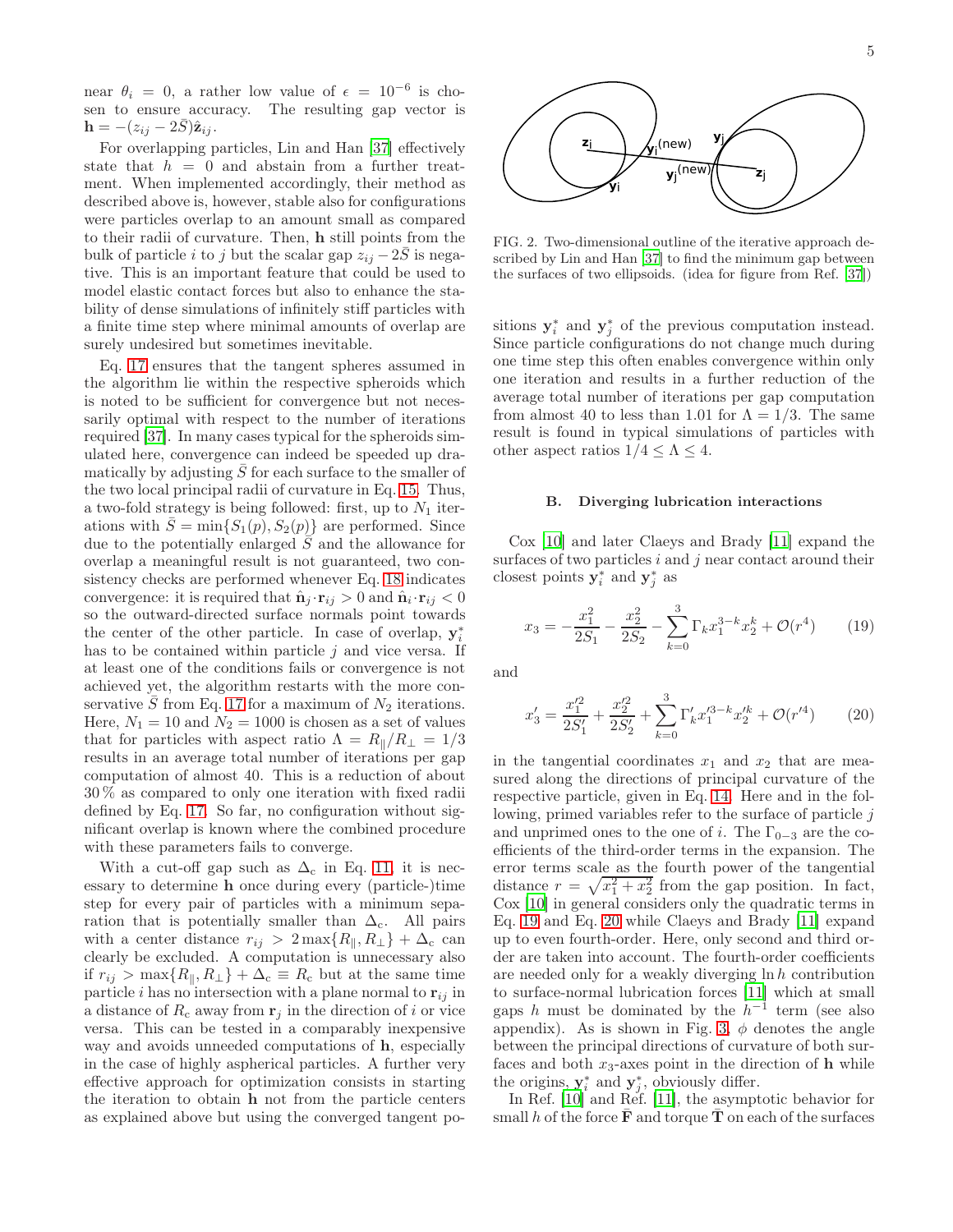

<span id="page-5-0"></span>FIG. 3. The coordinate axes as defined by Cox [\[10\]](#page-18-4) and by Claeys and Brady [\[11](#page-18-5)] for the approximation of the two surfaces at the minimum gap as bivariate cubic polynomials. (idea for figure from Ref. [\[11](#page-18-5)])

 $i$  and  $j$  is analyzed in dependence of the translational and rotational velocities  $\bar{\mathbf{V}}$  and  $\bar{\mathbf{\Omega}}$  of both i and j. The bar on vector quantities is used to indicate a representation in the local surface coordinates  $\{x_1, x_2, x_3\}$  associated with particle i. Since the diverging terms depend only on the relative velocities, the relation can be expressed as

<span id="page-5-2"></span>
$$
\begin{pmatrix} \bar{\mathbf{F}}_i \\ \bar{\mathbf{T}}_i \end{pmatrix} = -\begin{pmatrix} \bar{\mathbf{F}}_j \\ \bar{\mathbf{T}}_j \end{pmatrix} = \mu \mathbf{K} \begin{pmatrix} \bar{\mathbf{V}}_j - \bar{\mathbf{V}}_i \\ \bar{\mathbf{\Omega}}_j - \bar{\mathbf{\Omega}}_i \end{pmatrix} + \mathcal{O}(h^0) , (21)
$$

with a  $6 \times 6$  resistance matrix **K** [\[10,](#page-18-4) [11\]](#page-18-5). **K** is symmetric and some of the elements are zero as the corresponding forces and torques remain finite upon contact. Thus, there are only 16 independent non-zero matrix elements  $K_{\gamma\delta}$  which are functions of the gap h, the angle  $\phi$ , and the expansion coefficients in Eq. [19](#page-4-1) and Eq. [20.](#page-4-2) These  $K_{\gamma\delta}$  can be obtained from the literature [\[10](#page-18-4), [11](#page-18-5)] but are listed in the appendix for the sake of completeness. Since a part of the lubrication interactions is already accounted for by the LB method, only a correction for small gaps is required. Analogously to Ladd's initial approach in Eq. [11](#page-2-4) [\[24,](#page-18-18) [27](#page-18-20)], a corrective resistance matrix  $\tilde{\mathbf{K}}$  is constructed from the differences

<span id="page-5-1"></span>
$$
\tilde{K}_{\gamma\delta}(h) = \begin{cases}\nK_{\gamma\delta}(h) - K_{\gamma\delta}(\Delta_{\gamma\delta}) & \text{for } h < \Delta_{\gamma\delta} \\
0 & \text{for } h \ge \Delta_{\gamma\delta}\n\end{cases}
$$
\n(22)

of the diverging resistance terms at the actual gap  $h$ and at a cut-off distance  $\Delta_{\gamma\delta}$ . Following Nguyen and Ladd [\[27](#page-18-20)], only three independent cut-offs are used,  $\Delta_{33} \equiv \Delta_{n}$  for the coupling of normal translation and force,  $\Delta_{44} = \Delta_{45} = \Delta_{54} = \Delta_{55} \equiv \Delta_{\rm r}$  for the coupling of angular velocities and torques, and  $\Delta_t$  for all further resistances. Suitable values have to be found empirically depending on  $\tau$  [\[27](#page-18-20)].

For spheroids, the quadratic coefficients  $1/(2S_1(p))$ and  $1/(2S_2(p))$  are known already from Eq. [15](#page-3-5) where

p is defined by Eq. [13](#page-3-2) and the known surface position  $y^*$ . The symmetry of the particles causes  $\Gamma_1 = \Gamma_3 = 0$ . The remaining cubic coefficients

$$
\Gamma_0(p) = \frac{(R_{\parallel}^2 - R_{\perp}^2)R_{\parallel}R_{\perp}\sin p \cos p}{2s_1^6(p)}\tag{23}
$$

$$
\Gamma_2(p) = \frac{(R_{\parallel}^2 - R_{\perp}^2)R_{\parallel}\sin p \cos p}{2R_{\perp}s_1^4(p)}\tag{24}
$$

are the result of an expansion of Eq. [13](#page-3-2) up to third order in  $x_1$  and  $x_2$ .

The method can be applied to more complex particle shapes provided that the minimum gap, the principal curvatures, and the cubic coefficients can be determined. The extension to mixtures of particles of different shape or dimension can complicate the implementation to some extent but is no further problem if an algorithm to find the minimum separation exists, as the other parameters are properties of a single particle. The most serious limitations are the requirement of smooth surfaces that allow for a third-order expansion in every point and that the surfaces must be such that for  $h = 0$  they would touch in only one point [\[10\]](#page-18-4). This allows, for example, the application to one sufficiently smoothly capped cylinder interacting with a sphere but not to two such cylinders in parallel orientation side by side. The occurrence of  $\sqrt{\lambda_1 \lambda_2}$  in the denominator of all matrix elements Eq. [A.1](#page-16-0) to Eq. [A.16](#page-17-2) leads to divergence if at least one of the curvature eigenvalues defined in the appendix is zero and resembles the second limitation directly. Taking the finite particle length for the maximum radius of curvature, as suggested by Butler and Shaqfeh [\[38\]](#page-18-31), might be a viable solution to this problem. Unfortunately, the curvature of the popular spherocylinder is still discontinuous at the transition line between the cylinder and the hemispherical caps which might cause numerical difficulties.

Knowing the directions along which  $x_1, x_2$ , and  $x_3$  are measured, the transformation of  $\bar{V}_i$ ,  $\bar{\Omega}_i$ ,  $\bar{F}_i$ , and  $\bar{\tilde{T}}_i$  to and from  $V_i$ ,  $\Omega_i$ ,  $F_i$ , and  $T_i$  in the particle-independent coordinate system in which the integration is carried out is straightforward to achieve. For rigid bodies the relations with the center of mass velocities  $v_i$  and  $\omega_i$  of a particle then read

$$
\mathbf{V}_{i} = \mathbf{v}_{i} + \boldsymbol{\omega}_{i} \times (\mathbf{y}_{i}^{*} - \mathbf{r}_{i})
$$
 (25)

and 
$$
\Omega_i = \omega_i
$$
 (26)

and the resulting force and torque on the particle are

$$
\mathbf{f}_i = \mathbf{F}_i \tag{27}
$$

and 
$$
\mathbf{t}_i = \mathbf{T}_i + (\mathbf{y}_i^* - \mathbf{r}_i) \times \mathbf{F}_i
$$
. (28)

### C. Treatment of particle contact

In practice, the surface-normal lubrication interactions do not suffice to prevent particle contact, especially in dense systems. The lubrication interactions therefore are often reported to be clipped at a specific value to avoid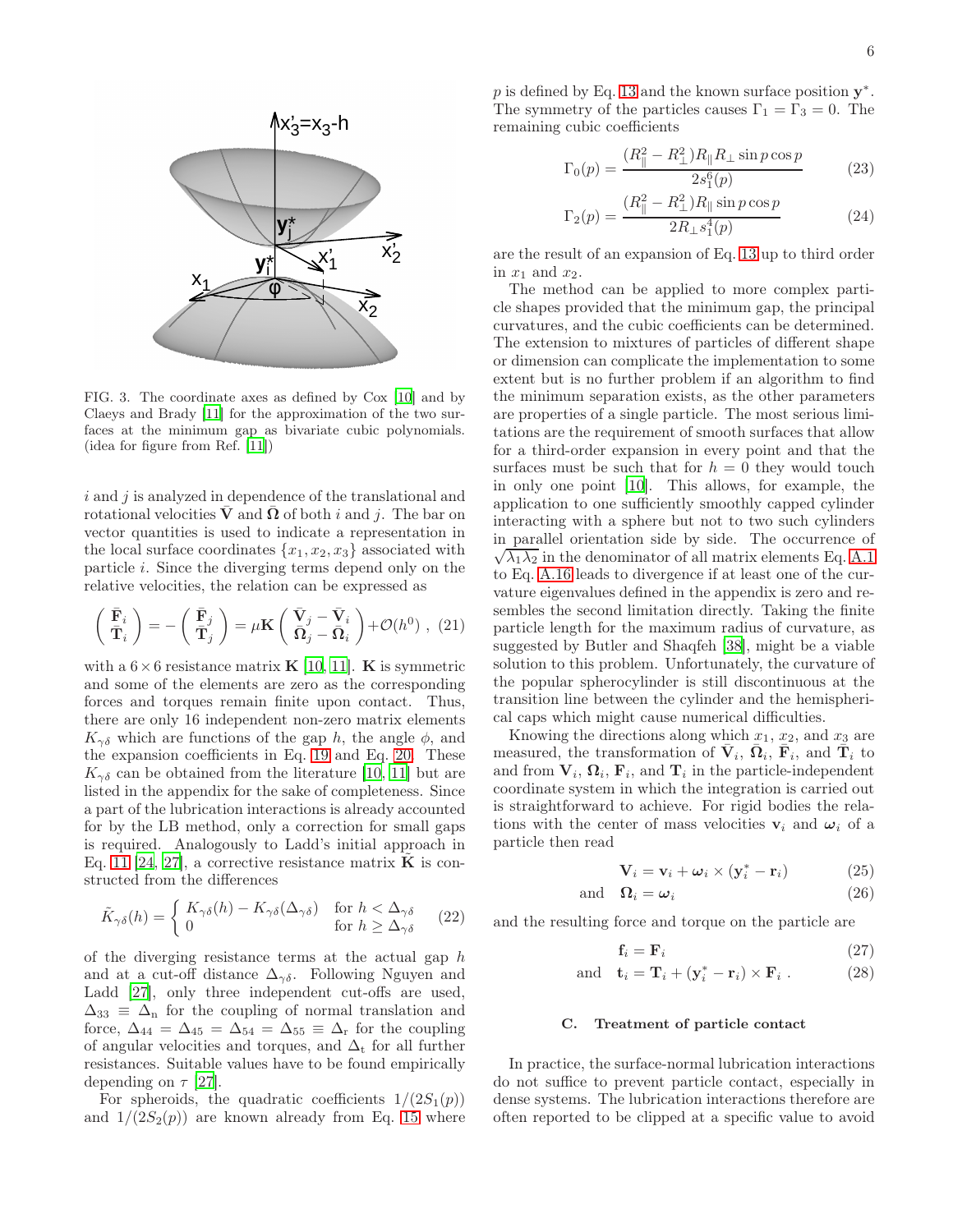numerical instabilities [\[25](#page-18-32), [32,](#page-18-25) [33,](#page-18-26) [39](#page-18-33)] and a short-range repulsive force is added to act against unphysical clustering or even overlap of particles [\[13,](#page-18-7) [25](#page-18-32), [26,](#page-18-19) [29](#page-18-22), [32,](#page-18-25) [33](#page-18-26), [40\]](#page-18-34). To limit the forces and torques resulting from the lubrication corrections to finite values, the gap entering Eq. [22](#page-5-1) is not allowed to be smaller than a short-range cut-off  $h_c$  independently from the actual gap h. For  $h < h_c$  a Hookean repulsive force

<span id="page-6-1"></span>
$$
F_{\rm r}(h) = \epsilon_{\rm c} \begin{cases} (h_{\rm c} - h) & \text{for } 0 < h < h_{\rm c} \\ h_{\rm c} & \text{for } h \le 0 \end{cases} \tag{29}
$$

with a stiffness  $\epsilon_c$  is applied along the  $x_3$ -direction which itself is limited to the magnitude achieved at  $h = 0$ . Effectively, this implementation of a short-range repulsion is identical to the one applied by Kromkamp et al. [\[26\]](#page-18-19) who refer to Ball and Melrose [\[41](#page-18-35)]. Here, it is chosen solely because of its simplicity. Alternative phenomenological approaches can be found in the literature [\[8,](#page-18-2) [25](#page-18-32), [33,](#page-18-26) [42\]](#page-18-36). Repulsion forces founded in elastic theory [\[29,](#page-18-22) [43\]](#page-18-37) or even more elaborate contact descriptions [\[44\]](#page-18-38) can be employed if the objective is to capture non-hydrodynamic interactions of particles. The complete lubrication correction and contact model reads

<span id="page-6-2"></span>
$$
\begin{aligned}\n&\left(\begin{array}{c}\n\bar{\mathbf{F}}_{i} \\
\bar{\mathbf{T}}_{i}\n\end{array}\right) \\
&= \begin{cases}\n\mu \tilde{\mathbf{K}}(h) \begin{pmatrix}\n\bar{\mathbf{V}}_{j} - \bar{\mathbf{V}}_{i} \\
\bar{\mathbf{\Omega}}_{j} - \bar{\mathbf{\Omega}}_{i}\n\end{pmatrix} & \text{for } h > h_{c} \\
\mu \tilde{\mathbf{K}}(h_{c}) \begin{pmatrix}\n\bar{\mathbf{V}}_{j} - \bar{\mathbf{V}}_{i} \\
\bar{\mathbf{\Omega}}_{j} - \bar{\mathbf{\Omega}}_{i}\n\end{pmatrix} - F_{r}(h)\hat{\mathbf{E}}_{3} & \text{for } h \leq h_{c} \\
&= -\begin{pmatrix}\n\bar{\mathbf{F}}_{j} \\
\bar{\mathbf{T}}_{j}\n\end{pmatrix},\n\end{cases}
$$
\n(30)

with  $\hat{\mathbf{E}}_3$  being the unit 6-vector connected with the  $x_3$ direction of the force  $\bar{\mathbf{F}}_i$ .

The above treatment introduces two additional parameters  $h_c$  and  $\epsilon_c$ . When modeling a physical suspension, it can be interpreted as modeling "residual Brownian forces or particle roughness" [\[40](#page-18-34)] and the parameters can be used to control the strength of non-hydrodynamic effects. When targeting the theoretical model system of smooth particles in the absence of Brownian motion, care must be taken to ensure that the influence of the nonhydrodynamic contact modeling is sufficiently small to be neglected. Then the results of a simulation do not depend on the exact values of the parameters  $h_c$  and  $\epsilon_c$ . Since in this view,  $h_c$  and  $\epsilon_c$  are purely numerical parameters they should not be rescaled as physical quantities when a simulation is transformed from one spatial resolution to another. Instead it appears reasonable to keep  $h_c$  constant when measured in lattice units so the lubrication corrections are applied down to smaller relative gaps  $h/R$  at higher resolution R. From Eq. [29](#page-6-1) it is easily seen that the maximum repulsive force is  $\epsilon_c h_c$ . In order to prevent particle overlap it should scale as the viscous forces, estimated as  $6\pi\mu R^2\dot{\gamma}$  for flows with a shear rate  $\dot{\gamma}$  [\[13](#page-18-7), [40](#page-18-34)]. Since in this work  $\tau = 1$  is assumed, a transformation from one resolution to another

does not change the viscosities and also  $R^2\dot{\gamma}$  must stay constant as it is proportional to the particle Reynolds number  $\text{Re}_{\text{p}} = 4R^2 \dot{\gamma}/\nu$ . Thus  $\epsilon_{\text{c}}$  should be kept constant then as well.

Also the present implementation of a link-based lubrication model as in Eq. [12](#page-3-1) employs a, then link-wise, clipping of the lubrication force equivalent to the one in Eq. [30](#page-6-2) and a short-range repulsive force with a functional dependency on the gap width identical to Eq. [29.](#page-6-1) Since in this case the gap is measured link-wise and the force is not applied once per particle along the surface-normal direction but once per link along the link direction, separate values for the now link-wise parameters  $\epsilon_{\rm c}^*$  and  $h_{\rm c}^*$ are required in general. The link-wise correction forces further correspond to stresses, therefore  $\epsilon_{\rm c}^* h_{\rm c}^*$  should scale as  $6\pi\mu\dot{\gamma}$  [\[33](#page-18-26)] to prevent overlap and  $\epsilon_c^*$  requires appropriate rescaling upon changing the resolution if  $h_c^*$  is kept constant.

# <span id="page-6-0"></span>IV. VALIDATION AND COMPARISON TO OTHER MODELS

### A. Pair interactions of spheres

For spheres, the lubrication corrections developed here are equivalent to the ones of Nguyen and Ladd [\[27\]](#page-18-20) who, however, present detailed validation only for the interaction of a single sphere and a planar wall. The accuracy of the present method is studied for the more frequent interaction of two identical spheres. This setup is particularly suited for validation since good analytical approximations exist [\[45\]](#page-18-39). For their link-wise model, Ding and Aidun [\[31](#page-18-24)] show only the normal force between spheres plotted on a linear scale which makes it hard to appreciate the actual accuracy of the method, while the analysis of Clausen [\[33\]](#page-18-26) is performed for a resolution of the particle radius with  $R = 10$  lattice sites that for non-deformable particles seems unnecessarily large. Therefore, also a comparison with the link-wise model at different R follows.

In all tests one particle is placed with a random offset with respect to the lattice near the center of a closed cubic box which imposes a no-slip condition on the fluid velocity. In a preliminary study, the size of the box is chosen to be  $15R$  as a viable compromise between computational costs and the undesired enhancement of the single-particle resistances by interaction with the wall which decays only slowly with increasing box size. Another particle is placed at a random position with a prescribed gap h between both surfaces. For simplicity, the direction from the first to the second particle is referred to as  $w_3$  and two further directions  $w_1$  and  $w_2$  are chosen randomly but mutually orthogonal to form a righthanded system. While the first particle is held fixed, the second particle is forced to either translate with a constant velocity v along  $w_1$  or  $w_3$  or to rotate with an angular velocity  $\omega$  about  $w_1$ . The magnitude of the ve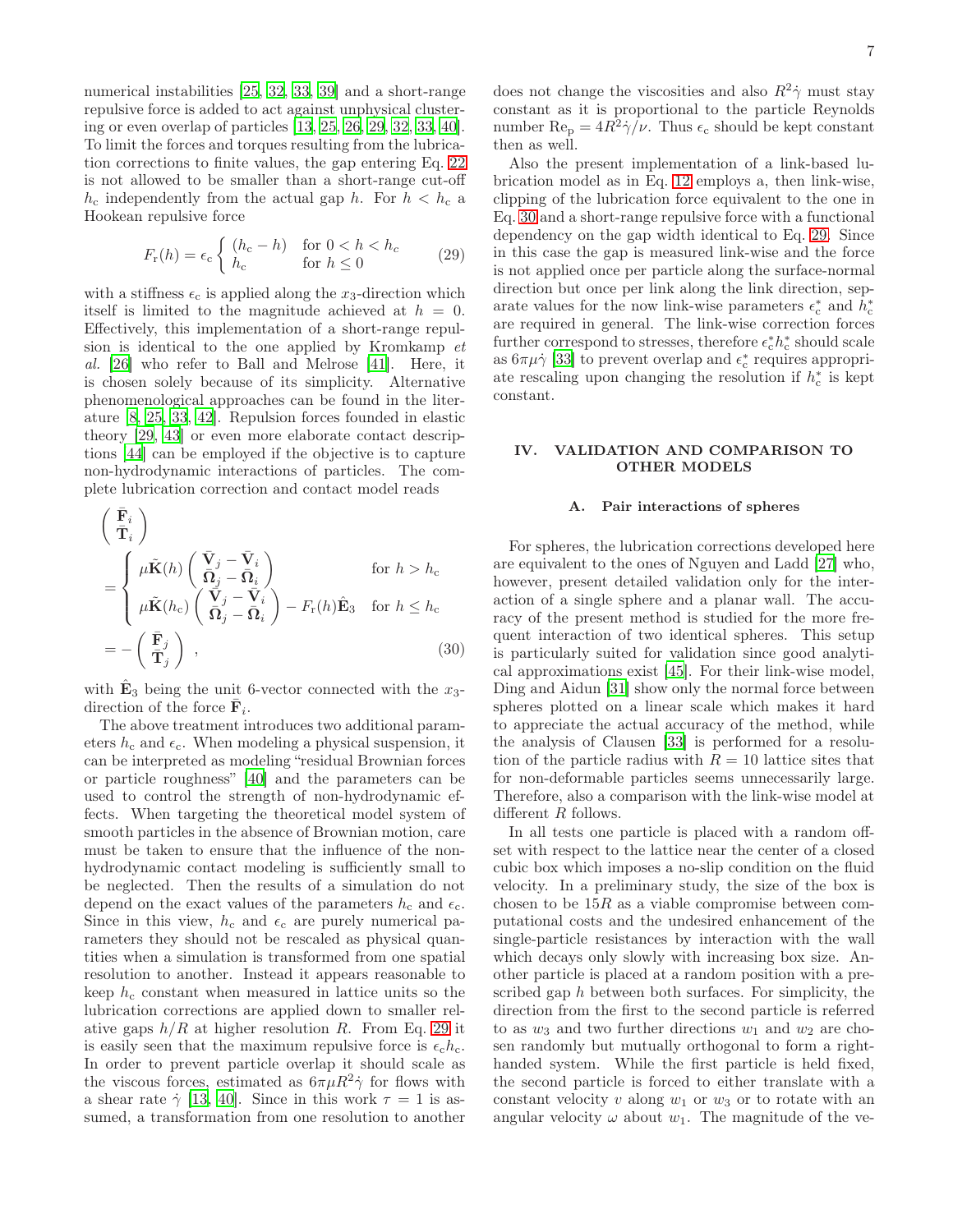locities is chosen to result in a fixed Reynolds number  $Re = vR/\nu = \omega R^2/\nu = 6 \times 10^{-8}$  with  $\nu = 1/6$  for all R. As was tested by increasing Re by a factor of 10, no inertial effects are visible. The simulations are allowed to run for several  $10^3$  LB steps until a steady state is reached. The motion of the particle during this time is negligible and no changes in the discretization are observed in general. Apart from effects of discretization and confinement which are not expected to diverge for decreasing h, symmetry arguments dictate that a translation along  $w_1$  and  $w_3$  results in a force in the respective opposite direction, a rotation about  $w_1$  results in a torque in the opposite direction, and additionally, translation and rotation along  $w_1$  results in a torque about  $w_2$  and a force along  $-w_2$ , respectively. For each R, the magnitude of these forces and torques is averaged over at least 15 random configurations with the same value of h. Since the particle motion is prescribed, there is no need for a shortrange lubrication cut-off and repulsion, thus  $h_c = \epsilon_c = 0$ is set. From comparison with the results by Jeffrey and Onishi [\[45](#page-18-39)] suitable long-range cut-offs at  $\tau = 1$  for all R are found to be

<span id="page-7-1"></span>
$$
\Delta_n = \frac{2}{3} \; , \ \ \, \Delta_t = \frac{1}{2} \; , \ \ \, \text{and} \ \ \, \Delta_r = \frac{1}{4} \; . \eqno(31)
$$

The relation to the cut-offs  $h_N$ ,  $h_T$ , and  $h_R$  suggested by Nguyen and Ladd [\[27\]](#page-18-20) is not surprising:  $\Delta_n = h_N$  and  $\Delta_t = h_T$  but  $\Delta_r \neq h_R$  because the cut-offs in Ref. [\[27](#page-18-20)] relate to the resistance functions of the spheres themselves while the cut-offs here relate to the resistances of the surfaces at the gap. Thus, in the lubrication correction of the torque experienced due to rotation about  $w_1$ , both  $\Delta_t$  and  $\Delta_r$  are involved while in Ref. [\[27\]](#page-18-20) it is only  $h_R$ .

Fig. [4](#page-7-0) displays the resistance functions related to the particle motions explained above at resolutions  $R = 2$ , 4, and 8 resulting from the choice of lubrication cut-offs given in Eq. [31.](#page-7-1) The striking similarity of Fig.  $4(c)$ and (d) can be explained by the Lorentz reciprocal theorem [\[46\]](#page-18-40). The data in Fig. [4\(](#page-7-0)b) and (c), and the data in (d) and (e) are taken from the same simulations. Generally, an offset with respect to the solution by Jeffery and Onishi [\[45\]](#page-18-39) is observed which in each figure is roughly constant for a given R. These offsets can be attributed to two effects: the analytical solution considers two particles in an infinite volume of fluid while the simulations are performed within a finite box. The interactions with the walls lead to an enhancement of the single-particle resis-tances, best seen in Fig. [4\(](#page-7-0)b) for large  $h/R$ . Second, the effective hydrodynamic radii of particles modeled by the momentum exchange method are known to differ from the input radii  $R$ , especially at small  $R$ , which explains the more or less severe underestimation of all resistances for  $R = 2$ . The comparably large statistical errors in the data for the smallest radius must be attributed to discretization effects. All these observations could be made for single particles as well and it is not within the scope of lubrication corrections to alleviate the shortcomings but only to produce a smooth increase of the resistances



<span id="page-7-0"></span>FIG. 4. (Color online) Non-dimensional resistances for one of two identical spheres of radius  $R$  aligned along direction  $w_3$  at a normalized gap  $h/R$ . Compared are simulations with the contact-based lubrication model at different resolutions of  $R$  in lattice units (symbols) with the series developed by Jeffrey and Onishi [\[45\]](#page-18-39) (lines). (a) shows the force along  $w_3$ due to a translation with velocity  $v$  in the opposite direction, (b) the force in the perpendicular direction  $-x_1$  due to a translation along  $w_1$ , (c) the torque about  $w_2$  due to the same translation, (d) the force along  $-x_2$  due to a rotation about  $w_1$ with angular velocity  $\omega$ , and (e) the resulting torque about  $-x_1$ . Error bars quantify the standard deviation obtained from at least 15 random configurations and are drawn only where larger than the symbol itself.

with decreasing separation parallel to the theoretical solution. The lubrication model achieves this objective to very good accuracy at  $R = 4$  and 8 and, taking into account the larger discretization errors, even at  $R = 2$ .

As expected from the work of Clausen [\[33\]](#page-18-26), the link-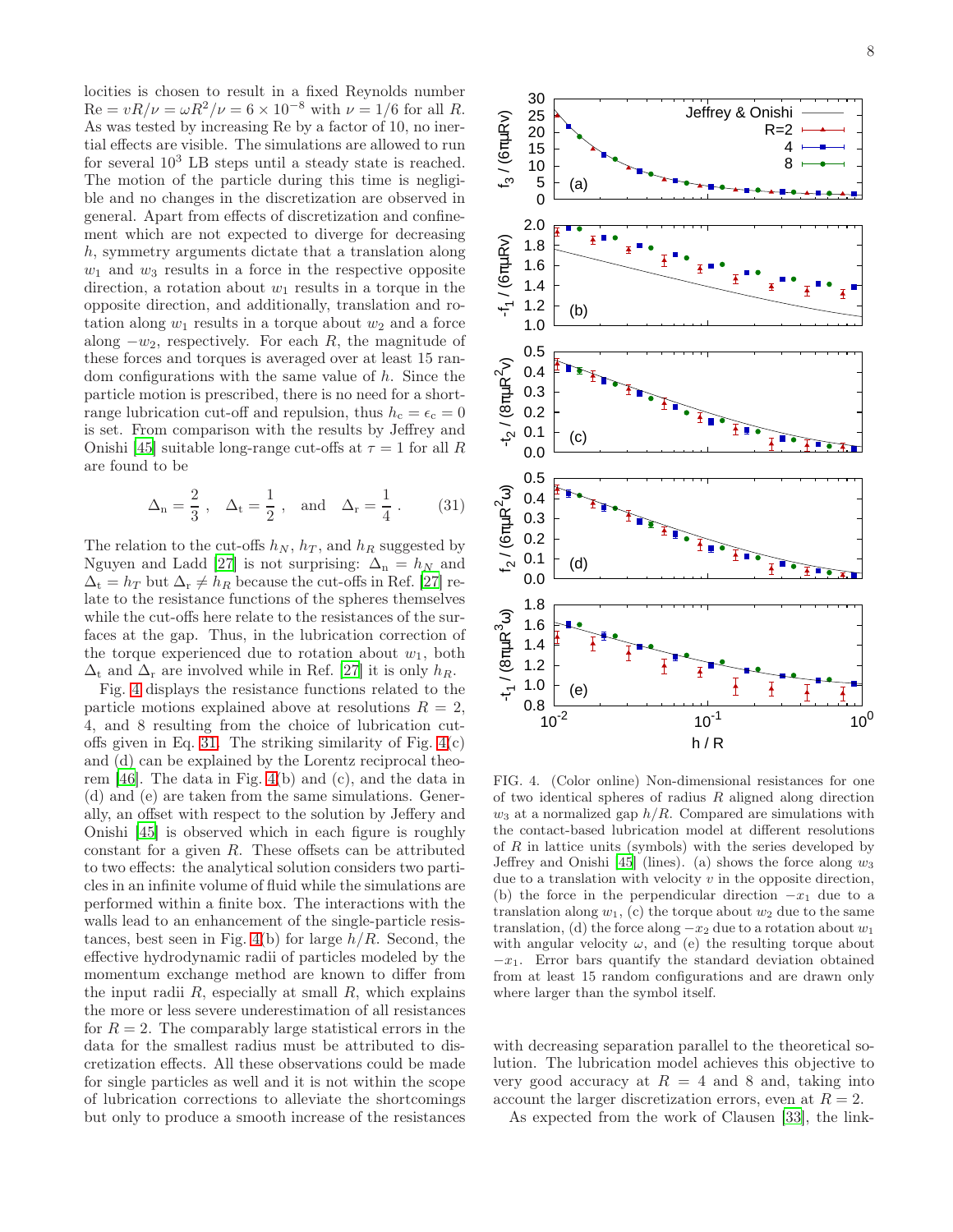

<span id="page-8-0"></span>FIG. 5. (Color online) Normalized resistances as in Fig. [4](#page-7-0) obtained from simulations with link-based lubrication corrections. For brevity, only the force due to a (a) normal or (b) tangential translation is shown, the other singular resistances appear to be qualitatively similar to case (b).



<span id="page-8-1"></span>FIG. 6. (Color online) Normalized resistances as in Fig. [5](#page-8-0) obtained from simulations without lubrication corrections.

wise model leads to an under-prediction of the normal force  $f_3$  as displayed in Fig. [5\(](#page-8-0)a) while the divergence of the tangential force  $f_1$  in Fig. [5\(](#page-8-0)b) is clearly overpredicted. The other non-normal singular forces and torques  $t_2$ ,  $f_2$ , and  $t_1$  are over-estimated in a qualitatively similar way at small separations. A special treatment of short-range contacts is disabled in these simulations by setting  $h_c^* = \epsilon_c^* = 0$ . Since the link-based model relies on discrete lattice links to compute lubrication corrections, severe noise is caused by an amplification of discretization errors at small distances. This effect is strongest for  $R = 2$  but visible also by the error bars obtained for the higher resolutions in Fig. [5.](#page-8-0) Finally, Fig. [6](#page-8-1) shows the resistances to normal and tangential translation without

lubrication corrections. Again, the other non-normal resistances appear to be qualitatively similar to Fig. [6\(](#page-8-1)b). It is clear that, without lubrication modeling, the singular behavior is captured only partially depending on the lattice resolution. In the case of  $R = 2$ , an increase is hardly visible for gaps  $h/R < 1$ . In Clausen's modi-fied link-based model [\[33\]](#page-18-26) the under-prediction of  $f_3$  appears to be reduced while all non-normal resistances remain uncorrected. At best, this model can perform as the theoretical solution for  $f_3$ , which is, as can be seen in Fig. [4\(](#page-7-0)a), closely approximated by the contact-based method, and comparable to Fig. [6\(](#page-8-1)b) for all other terms. The importance of non-normal interactions in dynamic simulations of many particles remains to be examined below.

### B. Pair interactions of spheroids

To validate the lubrication corrections in the case of spheroidal particles, an equivalent procedure as for spheres is followed. The long-range cut-offs in Eq. [31](#page-7-1) found suitable for spheres are kept. Different from the case of spheres, the validation is performed not focusing on the particles as a whole but on the surfaces around the points of closest approach  $y_i^*$  and  $y_j^*$  on both spheroids. Thus, the coordinate system  $\{x_1, x_2, x_3\}$  is chosen as defined in Eq. [19](#page-4-1) according to the local directions of principal curvature and the local normal direction of the first particle. While the second particle is held fixed, the first one is forced to translate and rotate in a way that causes its surface to either translate along or rotate about one of the coordinate axes and the resulting force and the torque with respect to  $y_i^*$  is recorded in the same frame. Compared to spheres, the parameter space is considerably increased as a configuration is defined not only by the surface separation but also by the particle aspect ratio and the relative orientation. The purpose here lies mainly in demonstrating the physical correctness and the degree of resolution independence achievable with the presented model. For this purpose it is sufficient to exemplarily examine one fixed particle configuration at varying distances for each diverging element of  $K$ . The 16 singular  $K_{\gamma\delta}$  can be reduced to the only 10 physically different cases that are displayed in Fig. [7:](#page-9-0) (a) tangential force  $K_{11}$  (equivalent to  $K_{22}$ ), (b) perpendicular tangential force  $K_{21}$ , (c) normal force  $K_{31}$  (equivalent to  $K_{32}$ ), (d) tangential torque  $K_{41}$  (equivalent to  $K_{52}$ ), and (e) perpendicular tangential torque  $K_{51}$  (equivalent to  $K_{42}$ ) due to tangential translation; (f) normal force  $K_{33}$ , (g) tangential torque  $K_{43}$  (equivalent to  $K_{53}$ ), and (h) normal torque  $K_{63}$  due to normal translation; and (i) tangential torque  $K_{44}$  (equivalent to  $K_{55}$ ) and (j) perpendicular tangential torque  $K_{54}$  due to tangential rotation. Fig. [7\(](#page-9-0)a) to (e) are generated from the same set of simulations. The same is done for plots (f) and (g) and for (i) and (j). For (h)  $K_{63}$  a configuration of two prolate spheroids with aspect ratio  $\Lambda = 3$  is chosen where the axes of both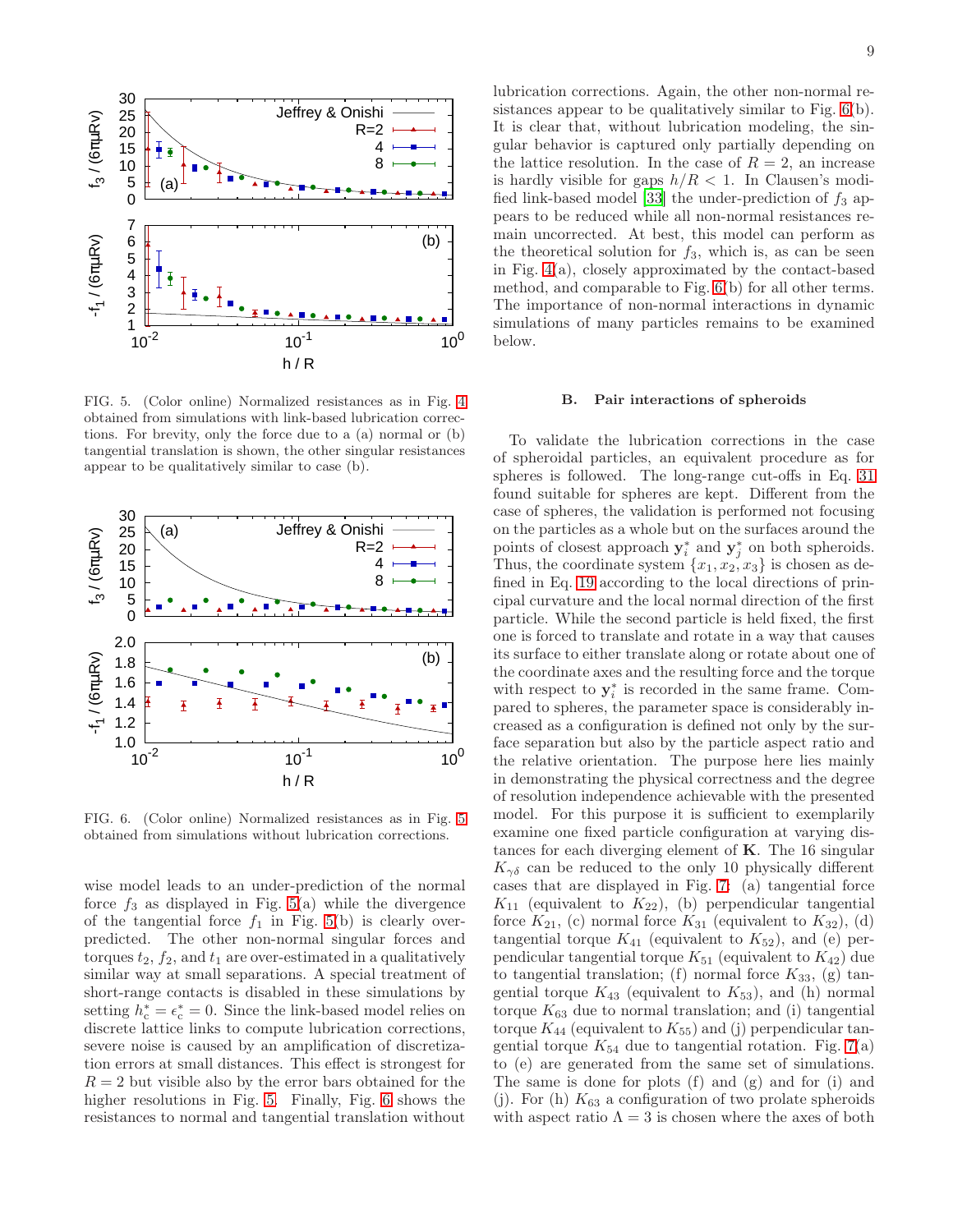

<span id="page-9-0"></span>FIG. 7. (Color online) The measured resistances  $K_{\gamma\delta}^{(m)}$  for the ten independent and physically different singular types of lubrication interactions as function of the surface separation  $h$ : (a) tangential force, (b) perpendicular tangential force, (c) normal force, (d) tangential torque, and (e) perpendicular tangential torque due to tangential translation; (f) normal force, (g) tangential torque, and (h) normal torque due to normal translation; and (i) tangential torque and (j) perpendicular tangential torque due to tangential rotation. All data is obtained from the same configuration of oblate spheroids with aspect ratio  $\Lambda = 1/3$  except for (h) where prolates with  $\Lambda = 3$  are used. The two configurations are visualized in the insets of figures (c) and (h) as seen from the respective local  $x_3$ -,  $x_1$ -, and  $x_2$ -direction of the first of the two particles (drawn red, with center at lower coordinate position). Symbols refer to different resolutions of the smaller half-axis, lines to the respective correction term, shifted by an arbitrary constant. Resolutions 1 to 4 feature lubrication corrections, resolution 16 does not for comparison. The combined mean curvature  $\bar{\lambda}$  serves for non-dimensionalization.

particles are both perpendicular to the line between their centers but twisted against each other by an angle of 10◦ . The remaining resistances are examined for a randomly generated configuration of two oblates  $\Lambda = 1/3$  that results in a clear divergence of all elements but  $K_{63}$  and that is defined by the angles  $\angle(y_i^* - r_i, \hat{\mathbf{o}}_i) = 177.06^\circ$ ,  $\angle(\mathbf{y}_j^* - \mathbf{r}_j, \hat{\mathbf{o}}_j) = 82.591^\circ$ , and  $\angle(\hat{\mathbf{o}}_i, \hat{\mathbf{o}}_j) = 40.277^\circ$  with the respective axes of rotational symmetry  $\hat{\mathbf{o}}_i$  and  $\hat{\mathbf{o}}_j$  of

the particles. The configurations are visualized as insets of Fig.  $7(c)$  and (h). The surface separation h but also the resistances  $K_{\gamma\delta}$  are made dimensionless using the combined mean curvature of both surfaces [\[11\]](#page-18-5)

$$
\bar{\lambda} = \frac{1}{4} \left[ \frac{1}{S_1} + \frac{1}{S_2} + \frac{1}{S'_1} + \frac{1}{S'_2} \right] . \tag{32}
$$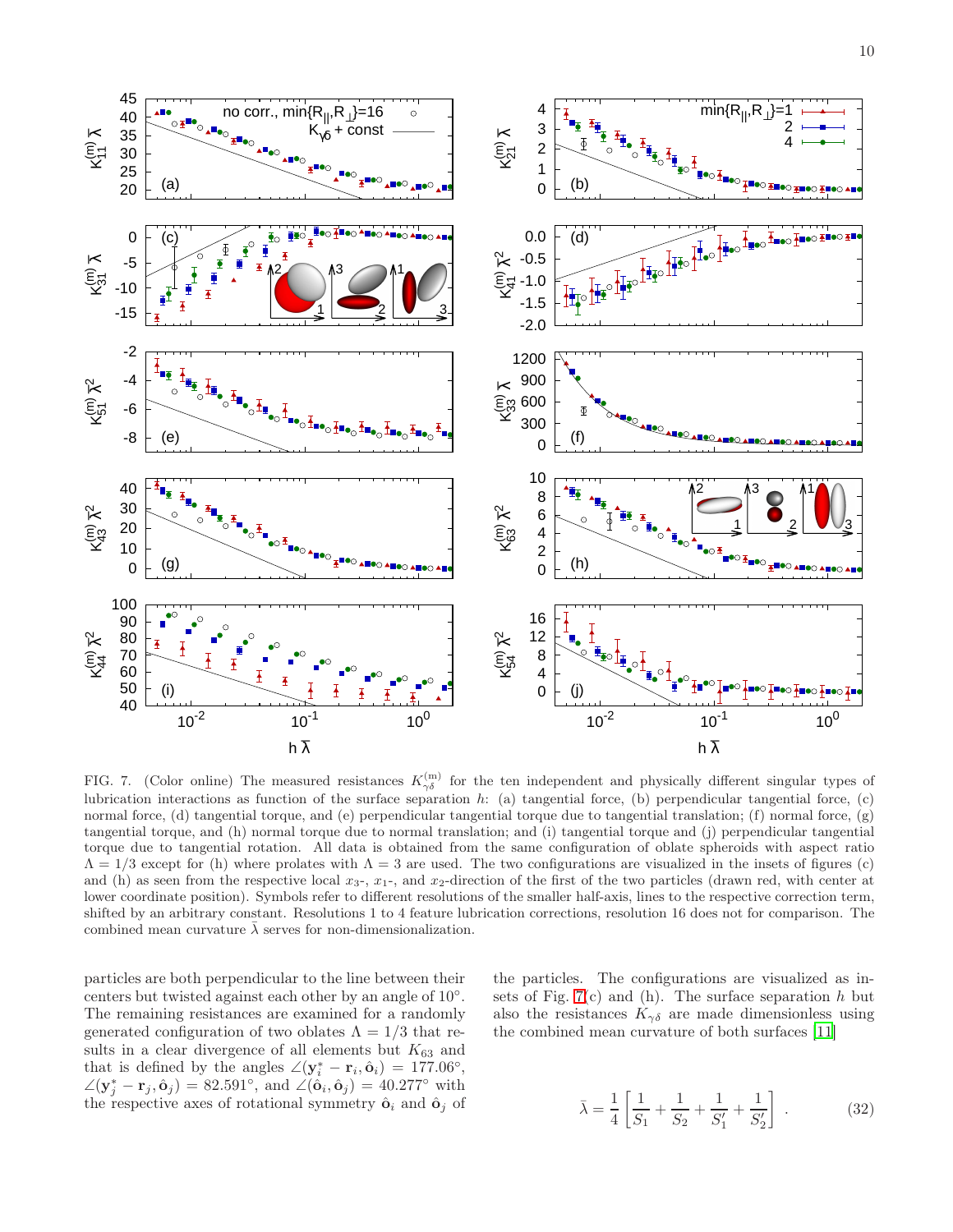Again the magnitude of the velocity is chosen such that Re remains constant when changing the resolution. In case of the lowest resolution  $\min\{R_{\parallel}, R_{\perp}\}$  = 1 it is  $v = 10^{-8}$ . The size of the cubic simulation volume in this case is  $30 \min\{R_{\parallel}, R_{\perp}\} = 10 \max\{R_{\parallel}, R_{\perp}\} = 30$  and is scaled according to the particle resolution. For the data at resolutions 1, 2, and 4, each symbol stands for the average of at least 15 independent simulations at identical relative particle separation and orientation but a random sub-grid offset and rotation with respect to the fluid lattice. The error bars represent the standard deviations.

In the absence of theoretical results, simulations with lubrication corrections at several resolutions are compared to simulations without corrections but with a considerably increased lattice resolution min $\{R_{\parallel}, R_{\perp}\} = 16$ where lubrication interactions can be expected to be captured by the LB method itself already to a large extent. For these more expensive high-resolution simulations, each symbol in Fig. [7](#page-9-0) corresponds to only 4 independent samples. Additionally, the divergence behavior expected from Eq. [A.1](#page-16-0) to Eq. [A.16](#page-17-2) is plotted with an arbitrary offset. As a further confirmation for the correct implementation of the method, Newton's third law in Eq. [30](#page-6-2) is not exploited to save computations but the effects on both surfaces are computed independently and checked for consistency. Indeed, the forces and torques are found to be equal but opposite apart from small deviations attributed to the error in the anti-parallelism of the normal directions of both surfaces according to Eq. [18.](#page-3-3)

In Fig. [7](#page-9-0) the resistances obtained with lubrication corrections at the larger resolutions min $\{R_{\parallel}, R_{\perp}\} = 2$  and 4 appear largely parallel to each other and consistent with data from the uncorrected simulations at resolution 16. Of course, also at this highest resolution the lubrication interactions as resolved by the LB method alone eventually break down at the smallest separations and consequentially depend strongly on the discretization of the gap. These effects are best visible in Fig. [7\(](#page-9-0)h) and (c). Still, at least for intermediate gaps, the resistances obtained at resolution 16 are well compatible with the theoretical divergence terms  $K_{\gamma\delta}$ . Simulations at the lowest resolution min $\{R_{\parallel}, R_{\perp}\} = 1$  tend to suffer more from discretization errors and in general feature a less smooth transition from the non-singular long-range behavior to the short-range regime that is dominated by the  $K_{\gamma\delta}$ . For the chosen particle configuration, the normal force induced by a tangential translation, displayed in Fig. [7\(](#page-9-0)c), seems to be particularly difficult to capture properly: for large gaps the resistance seems identical at all resolutions but in the region where lubrication interactions dominate an offset is visible not only at resolution 1 but also between resolutions 2 and 4, and compared to resolution 16 without corrections. This indicates that in this particular case, different than assumed, the divergence of  $K_{31}$  is not resolved by the LB method down to a separation of approximately one lattice unit. A possible explanation lies in the fact that  $K_{31}$  (given in Eq. [A.3\)](#page-16-1)

depends on the third order coefficients  $\Gamma_0$  and  $\Gamma_2$  of both particles. On the second particle,  $y_j^*$  lies near the edge (see inset of Fig.  $7(c)$ ) where according to Eq. [15](#page-3-5) the minimum radius of curvature for an oblate of aspect ratio  $1/3$  is only  $R_{\parallel}/3$ . Even at resolution 4, the radius is only 4/3 and the third-order features of the surface cannot be expected to be resolved well at this resolution. It is not clear why equivalent difficulties do not exist for the normal force induced by a tangential rotation depicted in Fig. [7\(](#page-9-0)g) that also depends on  $\Gamma_0$  and  $\Gamma_2$  in the same configuration of particles. The error bars, also of the data at resolution 16 without corrections, suggest that  $K_{31}$  in this configuration is particularly susceptible to discretization effects. Nevertheless, at resolution min $\{R_{\parallel}, R_{\perp}\} = 2$ the offset to higher resolution data at small gaps does not appear exceedingly large as compared to the results for the other resistances. In the following simulations of spheroidal particles a length of the smaller half-axis of 2 lattice units is regarded as minimum spatial resolution.

# C. Many particles in suspension: shear-induced diffusion and viscosity

The initialization of densely-packed configurations of many particles without overlap is not trivial already for spherical particles. A growth method similar to the ones described in the literature [\[3,](#page-17-3) [47](#page-18-41)] is applied: the particles are initially scaled down to typically only 30 % of their linear size, so an overlap-free placement at random positions is easily achieved. The half-axes are then slowly grown to their actual size. During the growth, the particles are free to reorient and move but lubrication and hydrodynamic interactions are replaced by simple damping terms for the velocities and only the Hookean short-range repulsion defined in Eq. [29](#page-6-1) is acting. Growing the particles to dimensions slightly beyond their final size and resetting the size afterwards assures a certain minimum separation in the generated particle configuration.

As a first benchmark, the shear-induced self-diffusion of spherical particles in the direction of a velocity gradient is studied. Accurate data for supposedly purely hydrodynamically interacting spheres in Stokes flow is reported by Sierou and Brady [\[40\]](#page-18-34). Lees-Edwards boundary conditions [\[48](#page-18-42)] impose a well-defined shear rate in an otherwise periodic system with cubic dimensions to mimic an infinite volume of fluid. Depending on the volume fraction Φ, between 800 to 4000 particles are modeled, which, according to Ref. [\[40](#page-18-34)] should allow for sufficiently reliable results. In the case of a resolution of  $R = 4$ , the simulation comprises 128<sup>3</sup> lattice sites. Initially, all systems are equilibrated with the shear for a time interval of roughly  $130\dot{\gamma}^{-1}$ . For each particle *i*, the trajectory  $x_i(t)$  in velocity gradient direction is recorded during another  $630\dot{\gamma}^{-1}$  and the mean-square displacement  $\langle \Delta x^2(\Delta t) \rangle = \langle (x_i(t+\Delta t) - x_i(t))^2 \rangle_{i,t}$  during a time interval  $\Delta t$  is computed as an average over all particles i and starting times t.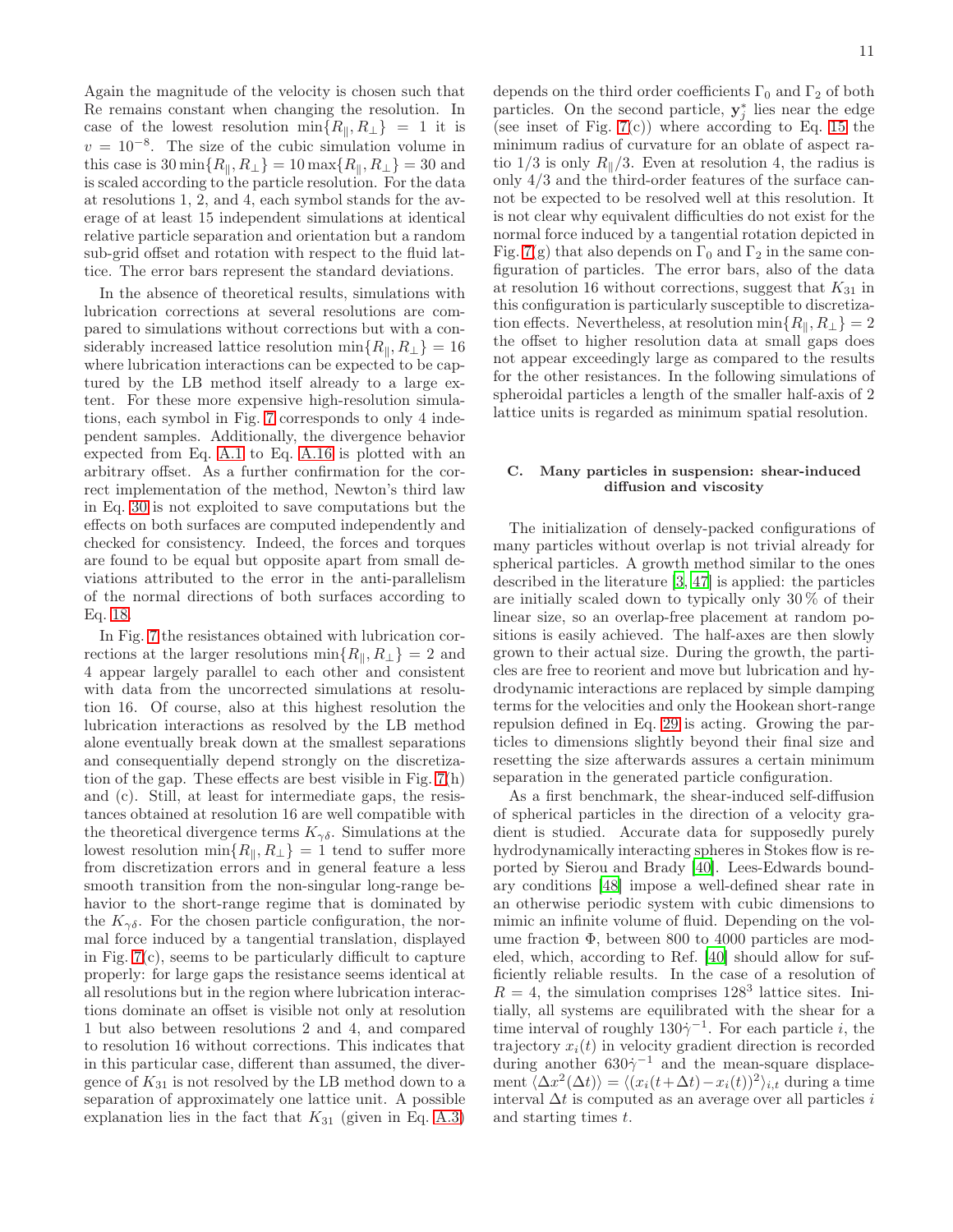

<span id="page-11-0"></span>FIG. 8. (Color online) Shear-induced self-diffusion in suspensions of spheres with radius  $R = 4$  as obtained with the full contact-based corrections, the same with non-normal corrections disabled, and the link-based approach. The mean square displacement in velocity gradient direction at a solid volume fraction of  $\Phi = 0.2$  is shown. Results from accelerated Stokesian dynamics simulations by Sierou and Brady [\[40](#page-18-34)] are plotted for comparison.



<span id="page-11-1"></span>FIG. 9. (Color online) Shear-induced self-diffusion as in Fig. [8.](#page-11-0) The diffusion coefficients in velocity gradient direction computed from the mean-square displacement as shown in Fig. [8](#page-11-0) are displayed as a function of the volume fraction Φ. Results from accelerated Stokesian dynamics simulations by Sierou and Brady [\[40](#page-18-34)] are shown for comparison. The error bars represent an estimated statistical error of  $4\%$  and are drawn only where larger than the corresponding symbol.

Fig. [8](#page-11-0) compares the mean-square particle displacement  $\langle \Delta x^2 \rangle$  for  $\Phi = 0.2$  as a function of the time interval  $\Delta t$  as obtained from the contact-based method presented above, the link-wise method briefly sketched in section [II,](#page-2-4) and the contact-based method with all non-normal lubrication corrections disabled with the results by Sierou and Brady [\[40](#page-18-34)]. As expected, over short times  $\Delta t$  the particle velocities are self-correlated and a scaling  $\langle \Delta x^2 \rangle \sim \Delta t^2$ is found. For large  $\Delta t$  hydrodynamic interactions lead to decorrelation and the relation becomes diffusive with  $\langle \Delta x^2 \rangle \sim \Delta t$ . All lubrication corrections capture the short-time behavior consistently and show diffusion at long times. While, however, in the two contact-based simulations, the magnitude of the diffusion is only moderately under- and over-predicted as compared to the literature, the link-wise corrections lead to a considerable over-prediction by roughly 100 %. This observation is made for the full range of volume fractions when comparing the resulting diffusion coefficients  $D_x$ , obtained for large  $\Delta t$  from fits  $\langle \Delta x^2 \rangle = 2D_x \Delta t + \text{const}$ , as it is done in Fig. [9.](#page-11-1) By repeating the simulations using four different random starting configurations for  $\Phi = 0.2$  and 0.4, the statistical errors are estimated to be  $\Delta D_x = 0.0004$ and 0.002, respectively, or  $4\%$  and  $2\%$  of the respective  $D_x$  itself. In Fig. [9,](#page-11-1) a relative statistical error of 4% is assumed for all data. In the case where the non-normal interactions are disabled,  $D_x$  continues to grow as a function of  $\Phi$  at  $\Phi > 40\%$  where all other datasets show a plateau or at least a significantly reduced slope. In general, the full contact-based corrections are most consistent with literature data. The remaining discrepancy might be caused by finite size effects or by small deviations in the effective hydrodynamic particle radii. The finite particle Reynolds number  $\text{Re}_{\text{p}} = 4R^2 \dot{\gamma}/\nu = 0.24$ seems sufficiently small to justify the comparison with Stokesian dynamics simulations. In their recent publication [\[7](#page-18-1)], Yeo and Maxey, using the lubrication-corrected force coupling method, find values of  $D_x$  almost identical to those in Ref. [\[40\]](#page-18-34) even at (according to the above definition)  $Re_p = 0.4$ .

Obviously, the influence of the free short-range parameters  $h_c^{(*)}$  and  $\epsilon_c^{(*)}$  on shear-induced diffusion needs to be examined. In the present simulations,  $h_c = 0.01$  and  $\epsilon_c = 100$  is chosen for the two contact-based cases and  $h_c^* = 0.04$  and  $\epsilon_c^* = 100$  for the link-wise corrections. Measured on the scale of viscous forces or stresses, this corresponds to maximum repulsions of  $h_c \epsilon_c / (6 \pi \mu R^2 \dot{\gamma}) \approx$ 30 and  $h_c^* \epsilon_c^* / (6 \pi \mu \dot{\gamma}) \approx 2000$ , respectively. In Tab. [I,](#page-12-0) diffusion coefficients for volume fractions  $\Phi = 0.2$  and 0.4 are shown at varying  $h_c$  and  $\epsilon_c$  for different lubrication models at resolution  $R = 4$ . Additionally, data for resolutions  $R = 2$  and 8 is shown where  $h_c$  and  $h_c^*$  are kept fixed and  $\epsilon_\mathrm{c}$  and  $\epsilon_\mathrm{c}^*$  are chosen such that the respective dimensionless maximum repulsion is the same as for  $R = 4$ . The numbers do not seem very sensitive to even large changes in the short-range parameters of  $h_c$  to 50 or 1000 and of  $\epsilon_c$  to 0.1 or 0.001, the largest relative change being a reduction of about 12 % at  $\Phi = 0.4$  for  $h_c = 0.1$ .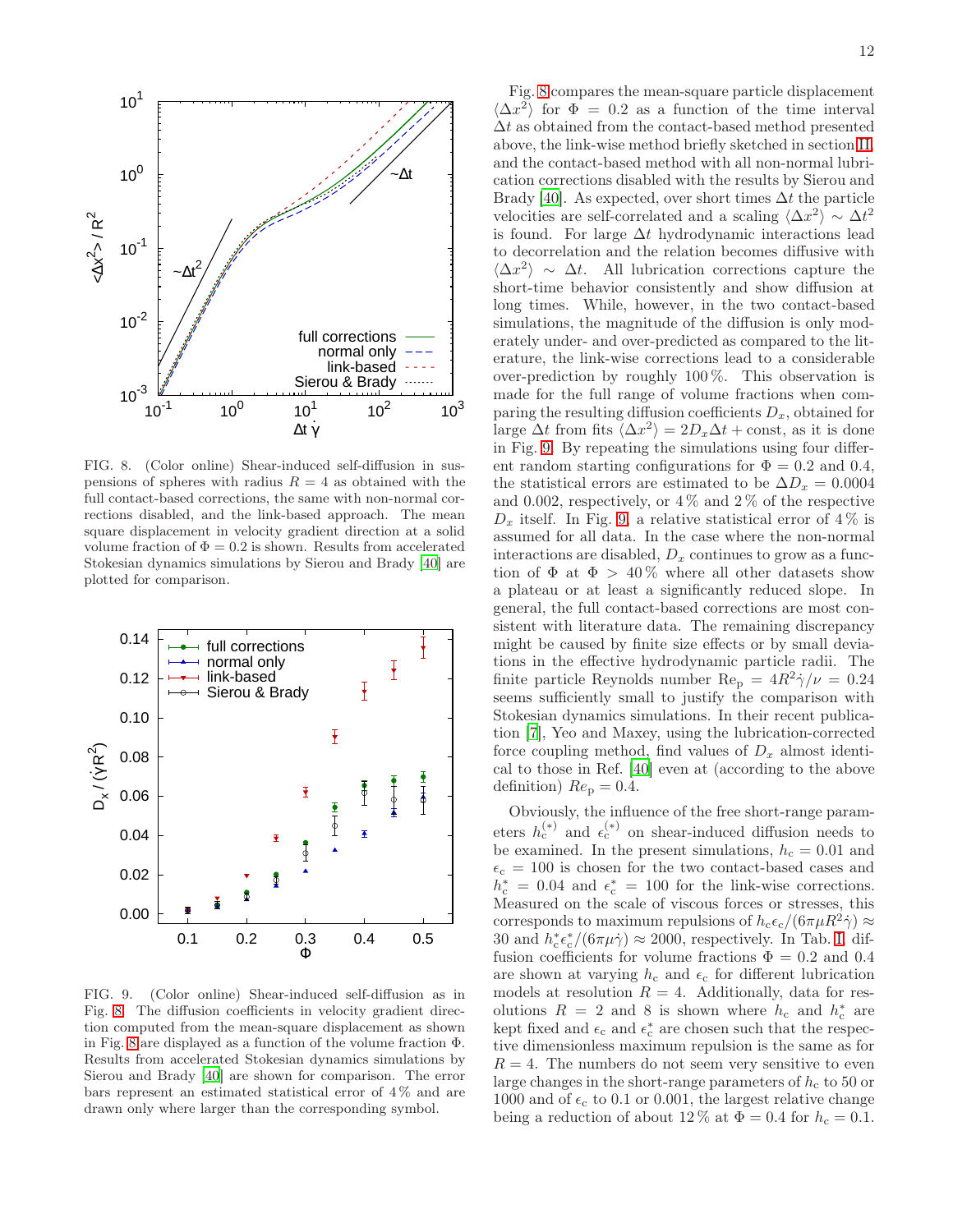| $h_{\rm c}^{(*)}$ | $\epsilon_{\rm c}^{(*)}$ | model                            | $_{R}$         | $D_x(\Phi = 0.2)$                    | $D_x(\Phi = 0.4)$ |
|-------------------|--------------------------|----------------------------------|----------------|--------------------------------------|-------------------|
| 0.01              |                          | $100$ full                       | 4              | $0.011 \pm 0.0004$ $0.066 \pm 0.002$ |                   |
| 0.1               |                          | $100$ full                       | 4              | 0.012                                | 0.058             |
| 0.001             |                          | $100$ full                       | 4              | 0.010                                | 0.068             |
| 0.01              |                          | 50 full                          | 4              | 0.011                                | 0.064             |
| 0.01              | $1000$ full              |                                  | 4              | 0.011                                | 0.063             |
| 0.01              |                          | 100 normal only $4 \quad 0.0073$ |                |                                      | 0.041             |
| 0.04              |                          | 100 link-based                   | $\overline{4}$ | 0.020                                | 0.11              |
|                   |                          |                                  |                |                                      |                   |
| 0.01              |                          | $100$ full                       | $\overline{2}$ | 0.011                                | 0.062             |
| 0.01              |                          | 100 normal only 2                |                | 0.0070                               | 0.035             |
| 0.04              |                          | 400 link-based                   | $\overline{2}$ | 0.021                                | 0.10              |
|                   |                          |                                  |                |                                      |                   |
| 0.01              |                          | $100$ full                       | 8              | 0.011                                | 0.068             |
| 0.01              |                          | 100 normal only 8                |                | 0.0085                               | 0.050             |
| 0.04              |                          | 25 link-based                    | 8              | 0.019                                | 0.14              |

<span id="page-12-0"></span>TABLE I. Shear-induced self-diffusion  $D_x$  in the velocitygradient direction for spherical particles at volume fractions  $\Phi = 0.2$  and 0.4 using different lubrication models, resolutions R, and short-range numerical parameters  $h_c$  and  $\epsilon_c$  ( $h_c^*$  and  $\epsilon_c^*$  in case of link-based lubrication corrections). The particle Reynolds number is  $\text{Re}_{p} = 4R^2 \dot{\gamma}/\nu = 0.24$ . Statistical error estimates are computed from simulations with different random seeds for  $h_c = 0.01$ ,  $\epsilon_c = 100$ , and  $R = 4$  exemplarily.

Interestingly, the same change effects an increase of  $D_x$ at  $\Phi = 0.2$ . Values  $\epsilon_c < 50$  do not suffice to prevent particles from overlapping in the present simulations. It is surprising that for  $\Phi = 0.2$ , diffusion remains unchanged when reducing the resolution to only  $R = 2$  or doubling it to  $R = 8$  and also at  $\Phi = 0.4$  there hardly is a significant dependency on  $R$ . It appears that shear-induced self-diffusion at the volume fractions considered is determined rather by short-range lubrication interactions than by hydrodynamic interactions acting over larger length scales that could be resolved by pure LB simulations at practical resolutions of the particle radii. The results for purely normal and link-wise lubrication corrections remain qualitatively unchanged when varying the resolution: without non-normal corrections, diffusion is reduced by 23 to  $44\%$ , the link-wise model leads to an increase between 61 and 106 %, depending on resolution and volume fraction. Unlike the full model, the two other methods show a significant dependency on the resolution except for the link-based model at  $\Phi = 0.2$ .

There seems to be less freedom in the choice of the short range parameters  $h_c^*$  and  $\epsilon_c^*$  associated with the link-based lubrication model than for the contact-based model. Significant deviations from the combination  $h_c^*=$ 0.04 and  $\epsilon_c^* = 100$  at  $R = 4$  are often found to lead to numerical instabilities even when the time step for the particle update is reduced. Still, the over-estimation of diffusion by the link-wise model is too strong to be attributed solely to the treatment of particle contacts. The stability problems might be caused by the relatively large discretization errors of the method that are visible

in Fig. [5.](#page-8-0) A related issue consists in contacts with large curvatures of the involved particle surfaces staying undetected due to an insufficient resolution of the surfaces by lattice links. In consequence, unphysically close approach or even overlap of particles is possible. If the discretization changes because the involved particles are moving with respect to the lattice, the contact can get resolved and large repulsive forces and changes in the particles' resistances can emerge suddenly. Though such events are rare and thus are not expected to affect the observables in a large system they can cause a simulation to crash. At large particle resolutions, as chosen by Clausen [\[33\]](#page-18-26), this problem is less likely to occur.

As a second benchmark, the shear viscosity of suspensions is considered. For viscosity computation, the method successfully applied before [\[30\]](#page-18-23) is used: different from the full Lees-Edwards boundary conditions employed above, the particles are now prevented from crossing the sheared boundaries at which the shear stress  $\sigma$  is computed. To exclude boundary effects, the shear rate  $\dot{\gamma}$ and the actual particle volume fraction  $\Phi$  are computed only from the particles in the central half of the system. Depending on the volume fraction and particle aspect ratio, the total simulations comprise between about 600 and 9000 particles which is more than sufficient to obtain reliable results [\[42\]](#page-18-36). At the beginning of a simulation, each system is allowed a time of the order of  $20\dot{\gamma}^{-1}$ for equilibration. An equally long consecutive interval of time is used for data accumulation. The statistical errors are estimated from the fluctuations of  $\dot{\gamma}$  and  $\sigma$  over time that are propagated into the relative suspension viscosity  $\mu_{\rm r} = (\sigma/\dot{\gamma})/\mu.$ 

The viscosities thus obtained are plotted as a function of  $\Phi$  in Fig. [10\(](#page-13-0)a) in the case of spheres. The resolution is  $R = 4$  and again the three different lubrication models are compared: the contact-based model developed above, the link-based model briefly sketched in section [II,](#page-2-4) and the contact-based model with all nonnormal corrections disabled. Of these three cases, the full contact-based model clearly shows the best consistency with the accelerated Stokesian dynamics simulations by Sierou and Brady [\[42\]](#page-18-36) and the simpler method by Bertevas et al. [\[13](#page-18-7)] that both similarly aim at the simulation of purely hydrodynamically interacting particles at low Reynolds number shear flow. While the link-wise model leads to an over-prediction of viscosities, the omission of non-normal corrections results in erroneously low viscosities. In view of Fig. [5\(](#page-8-0)b) and Fig. [6\(](#page-8-1)b) it seems plausible to attribute these errors directly to the over- or under-prediction of non-normal lubrication interactions. The similarity of the data for purely normal lubrication corrections as compared with the results by Hyväluoma et al. [\[25](#page-18-32)] obtained at a somewhat higher resolution of  $R = 6$  using normal lubrication corrections of the type of Eq. [11](#page-2-4) confirms the validity of the LB implementation and of the procedure for viscosity measurement employed here. It is interesting that for  $\Phi \leq 0.2$  all three lubrication models produce viscosities that are hard to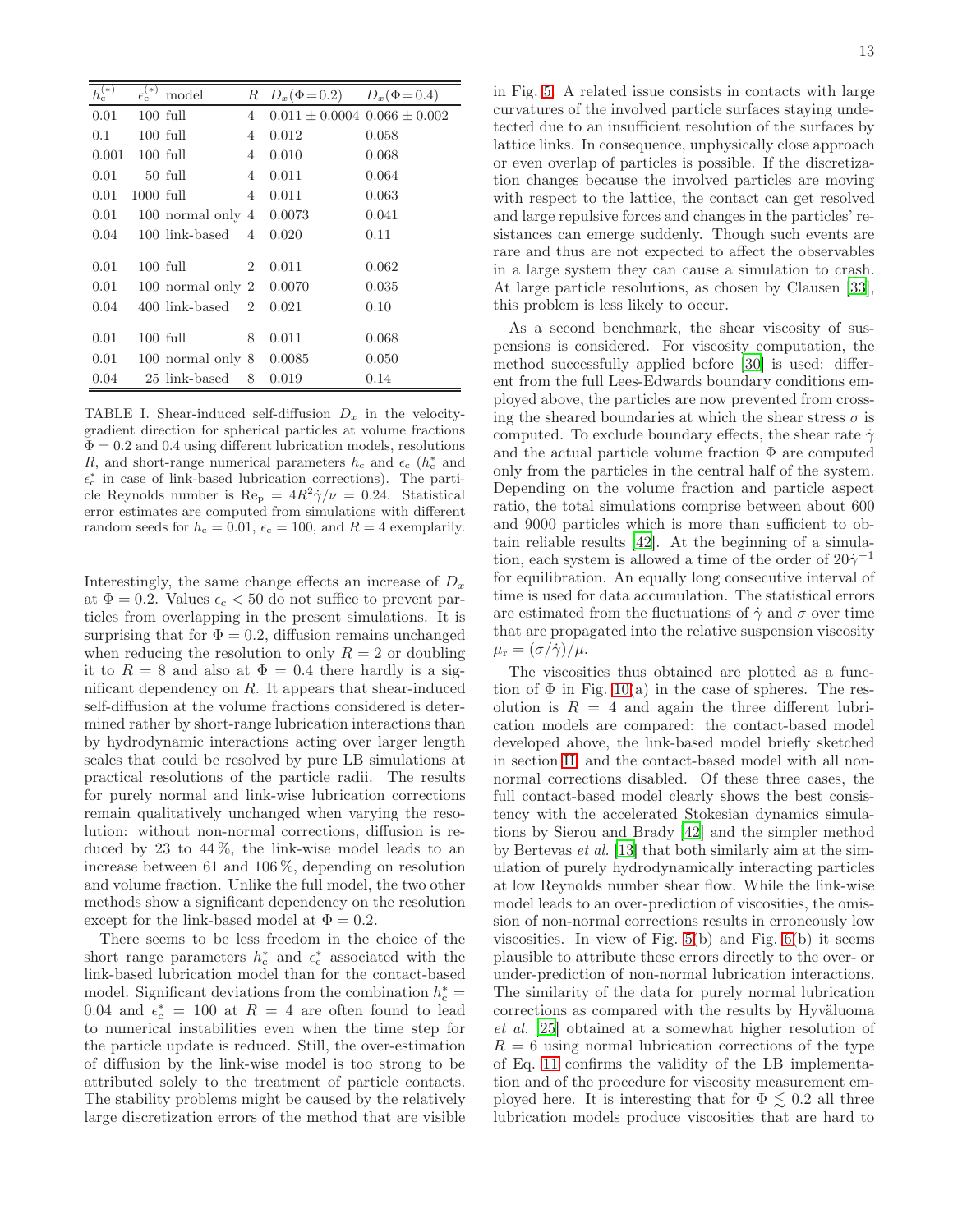

<span id="page-13-0"></span>FIG. 10. (Color online) Relative suspension viscosity  $\mu_r$  in dependence on the solid volume fraction  $\Phi$  as obtained with the full contact-based corrections, the same with non-normal corrections disabled, and the link-based approach for (a) spheres with radius  $R = 4$ , (b) oblates with  $R_{\parallel} = 2$ ,  $R_{\perp} = 6$  (aspect ratio  $\Lambda = 1/3$ , and (c) prolates with  $R_{\parallel} = 6$ ,  $R_{\perp} = 2$  ( $\Lambda = 3$ ). For spheres, data is compared with results from LB simulations with only normal corrections at  $R = 6$  by Hyväluoma et al. [\[25](#page-18-32)], accelerated Stokesian dynamics simulations by Sierou and Brady [\[42\]](#page-18-36) and the method by Bertevas et al. [\[13\]](#page-18-7). Also for oblates, data for the least aspherical aspect ratio  $\Lambda = 0.3$ studied by Bertevas et al. [\[13](#page-18-7)] is shown. Error bars for original data are drawn only where larger than the corresponding symbol.

distinguish, even on the logarithmic scale of  $\mu_r$  in the figure. Apparently, lubrication interactions, at least the non-normal ones, contribute only weakly to the viscosity at these volume fractions.

Tab. [II](#page-13-1) compares the viscosities resulting from a variation of the short-range parameters for  $\Phi = 0.5$  where the effect of lubrication interactions is strongest. Apparently, varying  $\epsilon_c$  has no significant effect on the resulting viscosities. Better resolving lubrication interactions by reducing  $h_c$  to only 0.001 leads to an increase of  $\mu_r$  that is noticeable but still smaller than 10 %. Reducing the resolution of lubrication corrections, however, by choos-

| $h_{\rm c}^{(*)}$ | $\epsilon_{\rm c}^{(*)}$ | model           | $\boldsymbol{R}$            | $\Phi$ [10 <sup>-2</sup> ] | $Re_p$ | $\mu_{\rm r}$  |
|-------------------|--------------------------|-----------------|-----------------------------|----------------------------|--------|----------------|
| 0.01              |                          | $100$ full      | 4                           | $48.2 \pm 0.9$ 0.14        |        | $11.1 \pm 0.3$ |
| 0.1               |                          | $100$ full      | 4                           | $48 \pm 3$                 | 0.15   | $8.9 \pm 0.3$  |
| 0.001             |                          | $100$ full      | 4                           | $48.2 \pm 0.8$ 0.13        |        | $11.8 \pm 0.3$ |
| 0.01              |                          | $50$ full       | 4                           | $48.2 \pm 0.7$ 0.14        |        | $10.9 \pm 0.3$ |
| 0.01              | $1000$ full              |                 | 4                           | $48 \pm 1$                 | 0.14   | $10.9 + 0.4$   |
| 0.01              |                          | 100 normal only | 4                           | $48 \pm 1$                 | 0.16   | $8.1 \pm 0.2$  |
| 0.04              |                          | 100 link-based  | 4                           | $48.0 \pm 0.4$ 0.10        |        | $20 \pm 1$     |
|                   |                          |                 |                             |                            |        |                |
| 0.01              |                          | $100$ full      | $\overline{2}$              | $48 \pm 1$                 | 0.15   | $8.8 + 0.4$    |
| 0.01              |                          | 100 normal only | $\overline{2}$              | $48 \pm 3$                 | 0.17   | $5.9 + 0.2$    |
| 0.04              |                          | 400 link-based  | $\mathcal{D}_{\mathcal{L}}$ | $46.4 \pm 0.5$ 0.16        |        | $9.9 \pm 0.6$  |
|                   |                          |                 |                             |                            |        |                |
| 0.01              |                          | $100$ full      | 8                           | $48.4 \pm 0.7$ 0.13        |        | $12.4 \pm 0.2$ |
| 0.01              |                          | 100 normal only | 8                           | $48.3 \pm 0.9$ 0.14        |        | $9.6 \pm 0.2$  |
| 0.04              |                          | 25 link-based   | 8                           | $48.0 \pm 0.6$ 0.08        |        | $28 \pm 1$     |

<span id="page-13-1"></span>TABLE II. Relative shear viscosity  $\mu_r$  of dense ( $\Phi \approx 0.5$ ) suspensions of spherical particles for different lubrication models, resolutions  $R$ , and short-range numerical parameters  $h_c$  and  $\epsilon_c$  ( $h_c^*$  and  $\epsilon_c^*$  in case of link-based lubrication corrections). The effective volume fraction Φ and particle Reynolds number  $\text{Re}_{\text{p}} = 4R^2 \dot{\gamma}/\nu$  vary slightly due to the simulation setup.

ing  $h_c = 0.1$  causes a reduction of the viscosity by 20 % to a value that is actually closer to data without nonnormal corrections than to data from the full model at  $h_c = 0.01$ . Variations in the volume fraction  $\Phi$  or the particle Reynolds number Re<sup>p</sup> appear too small to be of significant influence here, the latter being in fact the consequence of differing viscosities in the bulk of the simulation. Tab. [II](#page-13-1) also shows the viscosities computed for the different lubrication models at the resolutions  ${\cal R}=2$ and 8. For  $R = 2$ , the viscosities are clearly reduced with respect to  $R = 4$ , in the case of the link-based model to only 50%. Changing the resolution to  $R = 8$  increases the viscosity by about  $12\%$  for the full contact-based model while at  $R = 2$  a reduction by 21% is seen. If the Stokesian dynamics results are assumed to represent the correct viscosities, both increasing  $R$  to 8 and decreasing  $h_c$  to 0.001 slightly improves the accuracy of the present model. From the only small improvement induced by already considerable changes of R and  $h_c$  it can be concluded, however, that the viscosities obtained with the present parameters are already close to the value theoretically achieved for  $h_c = 0$  and infinite resolution. While doubling the spatial resolution in an LB simulation at fixed  $\tau$  increases the computational effort by a factor of  $2^5 = 32$ , also reducing the short-range cut-off to  $h_c = 0.001$  moderately increases the computational cost by demanding each LB time step to be subdivided in 20 instead of 10 sub-steps for the particle update in order to keep the simulation stable. Compared to other three-dimensional LB suspension models [\[25,](#page-18-32) [26\]](#page-18-19) at even higher resolution, the present approach performs well in reproducing the viscosity already in well-affordable sim-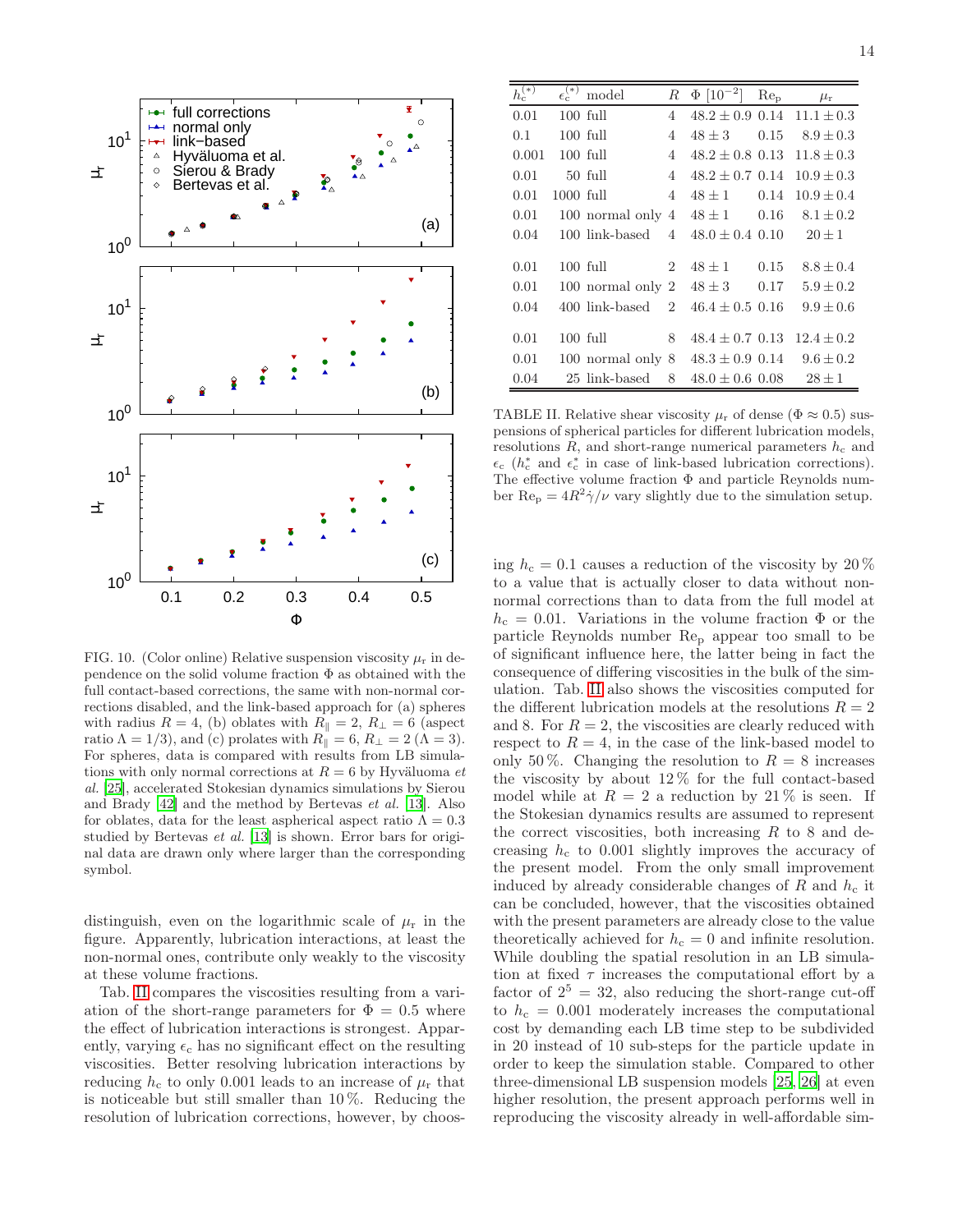| $h_\mathrm{c}^{(*)}$ | $\epsilon_{\rm c}^{(*)}$ | model             | $R_{\scriptscriptstyle\parallel}$ | $\Phi$ [10 <sup>-2</sup> ] | Re <sub>D</sub> | $\mu_{\rm r}$ |
|----------------------|--------------------------|-------------------|-----------------------------------|----------------------------|-----------------|---------------|
| 0.01                 |                          | $100$ full        | 2                                 | $48.3 \pm 0.5$ 0.18        |                 | $7.1 \pm 0.2$ |
| 0.1                  |                          | $100$ full        | 2                                 | $48.3 + 0.5$ 0.18          |                 | $7.0 + 0.2$   |
| 0.001                | $1000$ full              |                   | $\overline{2}$                    | $48.4 + 0.4$ 0.18          |                 | $7.0 \pm 0.2$ |
| 0.01                 |                          | $80$ full         | $\overline{2}$                    | $48.4 + 0.4$ 0.18          |                 | $7.1 + 0.2$   |
| 0.01                 | $1000$ full              |                   | $\overline{2}$                    | $48.4 + 0.5$ 0.18          |                 | $7.1 + 0.3$   |
| 0.01                 |                          | 100 normal only 2 |                                   | $48.3 + 0.4$ 0.20          |                 | $4.9 + 0.1$   |
| 0.04                 |                          | 100 link-based    | $\mathfrak{D}$                    | $48.4 + 0.5$ 0.12          |                 | $18.8 + 0.9$  |
|                      |                          |                   |                                   |                            |                 |               |
| 0.01                 |                          | $100$ full        | 4                                 | $48.7 \pm 0.6$ 0.16        |                 | $8.7 \pm 0.2$ |
| 0.01                 |                          | 100 normal only 4 |                                   | $48.7 \pm 0.6$ 0.18        |                 | $6.2 \pm 0.2$ |
| 0.04                 |                          | 25 link-based     | 4                                 | $48.7 \pm 0.5$ 0.07        |                 | $38 \pm 2$    |

<span id="page-14-1"></span>TABLE III. Data corresponding to Tab. [II](#page-13-1) for oblate spheroids with half axes  $R_{\parallel}$  and  $R_{\perp} = 3R_{\parallel}$ . Re<sub>p</sub> is computed based on an average radius  $(R_{\parallel}R_{\perp}^2)^{1/3}$ .

| $_{1}(*)$ | $\epsilon_{\rm c}^{(*)}$ | model           | $R_{\scriptscriptstyle\rm II}$ | $\Phi$ [10 <sup>-2</sup> ]         | $Re_{p}$ | $\mu_{\rm r}$   |
|-----------|--------------------------|-----------------|--------------------------------|------------------------------------|----------|-----------------|
| 0.01      |                          | $100$ full      | 6                              | $48.5 \pm 0.4$ 0.08                |          | $7.7 \pm 0.1$   |
| 0.1       |                          | $100$ full      | 6                              | $48.4 + 0.4$ 0.09                  |          | $6.9 + 0.1$     |
| 0.001     |                          | $100$ full      | 6                              | $48.5 + 0.4$ 0.08                  |          | $7.6 + 0.1$     |
| 0.01      |                          | $50$ full       | 6                              | $48.5 + 0.4$ 0.08                  |          | $7.6 + 0.1$     |
| 0.01      | $1000$ full              |                 | 6                              | $48.5 + 0.3$ 0.08                  |          | $7.63 \pm 0.09$ |
| 0.01      |                          | 100 normal only | 6                              | $48.4 \pm 0.4$ 0.10                |          | $4.56 \pm 0.06$ |
| 0.04      |                          | 100 link-based  |                                | $47.9 + 0.4$ 0.07                  |          | $12.7 + 0.4$    |
|           |                          |                 |                                |                                    |          |                 |
| 0.01      |                          | $100$ full      | 12.                            | $49.3 \pm 0.5$ 0.07                |          | $9.7 \pm 0.1$   |
| 0.01      |                          | 100 normal only | 12                             | $49.2 \pm 0.5$ 0.09                |          | $6.18 \pm 0.09$ |
| 0.04      |                          | 25 link-based   |                                | $12 \quad 49.2 \pm 0.6 \quad 0.04$ |          | $24.9 \pm 0.6$  |

<span id="page-14-2"></span>TABLE IV. Data corresponding to Tab. [II](#page-13-1) and Tab. [III](#page-14-1) for prolate spheroids with half axes  $R_{\parallel}$  and  $R_{\perp} = R_{\parallel}/3$ .

ulations at  $R = 4$  and  $h_c = 0.01$  thanks to the inclusion of the non-normal lubrication corrections. Without nonnormal corrections the viscosity is closest to the Stokesian dynamics results for the highest resolution  $R = 8$ and the differences to data at  $R = 2$  and  $R = 4$  suggest that the numbers would converge at even larger R. The same might be true for the link-based model but here, between  $R = 4$  and 8 an increase of still 40% is visible while  $\mu_{\rm r}$  appears to be over-predicted already.

Fig. [10\(](#page-13-0)b) and (c) display the relative viscosity of suspensions of spheroids as a function of the volume fraction for the different lubrication models. In (b) the aspect ratio is  $\Lambda = 1/3$  (oblates), in (c) it is 3 (prolates). In both cases the smaller half-axis is chosen to be 2. As expected now, the link-wise model leads to an enlarged  $\mu_{\rm r}$ , disabling non-normal lubrication interactions in the contact-based model to a reduced  $\mu_{\rm r}$ . For  $\Phi \geq 0.3$  the full contact-based model, which is believed to be most correct, predicts a clear reduction of the viscosity of prolates as compared to spheres and of oblates as compared to prolates. The result for oblates seems inconsistent with the work of Bertevas et al. [\[13](#page-18-7)] who report for oblate

spheroids of aspect ratio 0.3 at volume fractions up to  $\Phi = 0.25$  a higher viscosity than for spheres at the same volume fraction. Unfortunately, Ref. [\[13\]](#page-18-7) provides no data for spheroidal particles at  $\Phi > 0.25$ . One has to consider that in their work the non-singular long-range hydrodynamic interactions of particles are neglected which especially at lower volume fractions might cause particles to approach closer than they would otherwise do. This would certainly increase the viscosity. If, due to the large regions of low curvature and the increased surface area this mechanism is stronger for oblates than for spheres it could explain the inconsistency. Another possible explanation is that in the model of Bertevas et al. [\[13](#page-18-7)] the particle Reynolds number is strictly  $Re_p = 0$  while in the present LB simulation it is small but finite with  $\text{Re}_{\text{p}} \sim 10^{-1}$ . It is hard to explain, however, how inertia could cause a reduction of the viscosity of oblates, especially since with respect to the viscosity of sphere suspensions the method by Bertevas et al. [\[13\]](#page-18-7) hardly differs from the present LB model at the respective volume fractions.

In Tab. [III](#page-14-1) and Tab. [IV](#page-14-2) the effect of varying the short-range parameters and the resolution on the viscosity is demonstrated at  $\Phi = 0.5$  for oblate and prolate spheroids. The influence of the short-range parameters is smaller than for spheres and only increasing  $h_c$  from 0.01 to 0.1 in the case of prolates leads to a significant change in the suspension viscosity, namely a reduction by about 10 %. As for spheres, doubling the resolution leads to higher viscosities. The increase is larger for spheroids, in the case of the link-wise model it amounts to roughly 100 % for oblates and prolates. The viscosities obtained from the contact-based model, both with and without non-normal corrections, increase by about 25 % and 35 % for oblates and prolates, respectively. This result is in line with Fig. [4](#page-7-0) and Fig. [7](#page-9-0) above that also demonstrate that due to their potentially smaller local curvature, a higher resolution is required for spheroids than for spheres in order to achieve a comparable degree of convergence. It is interesting to examine the influence that the choice of lubrication model has over the full range of volume fractions  $\Phi$  in Fig. [10](#page-13-0) in the case of spheroids as compared to spheres: while for spheres no significant influence is visible for  $\Phi \leq 0.25$ , the contact-based model without non-normal interactions leads to a reduced viscosity for prolates already at  $\Phi \approx 0.2$  and for oblates at the same volume fractions the results of all three models differ. At larger  $\Phi$  the discrepancy between the models continues to grow. The finding is consistent with the conclusion of Bertevas et al. [\[13\]](#page-18-7) stating an increased importance of tangential lubrication interactions in suspensions of oblate spheroids compared to spherical particles.

### <span id="page-14-0"></span>V. CONCLUSIONS

The present paper implements a contact-based method for lubrication corrections in the spirit of Nguyen and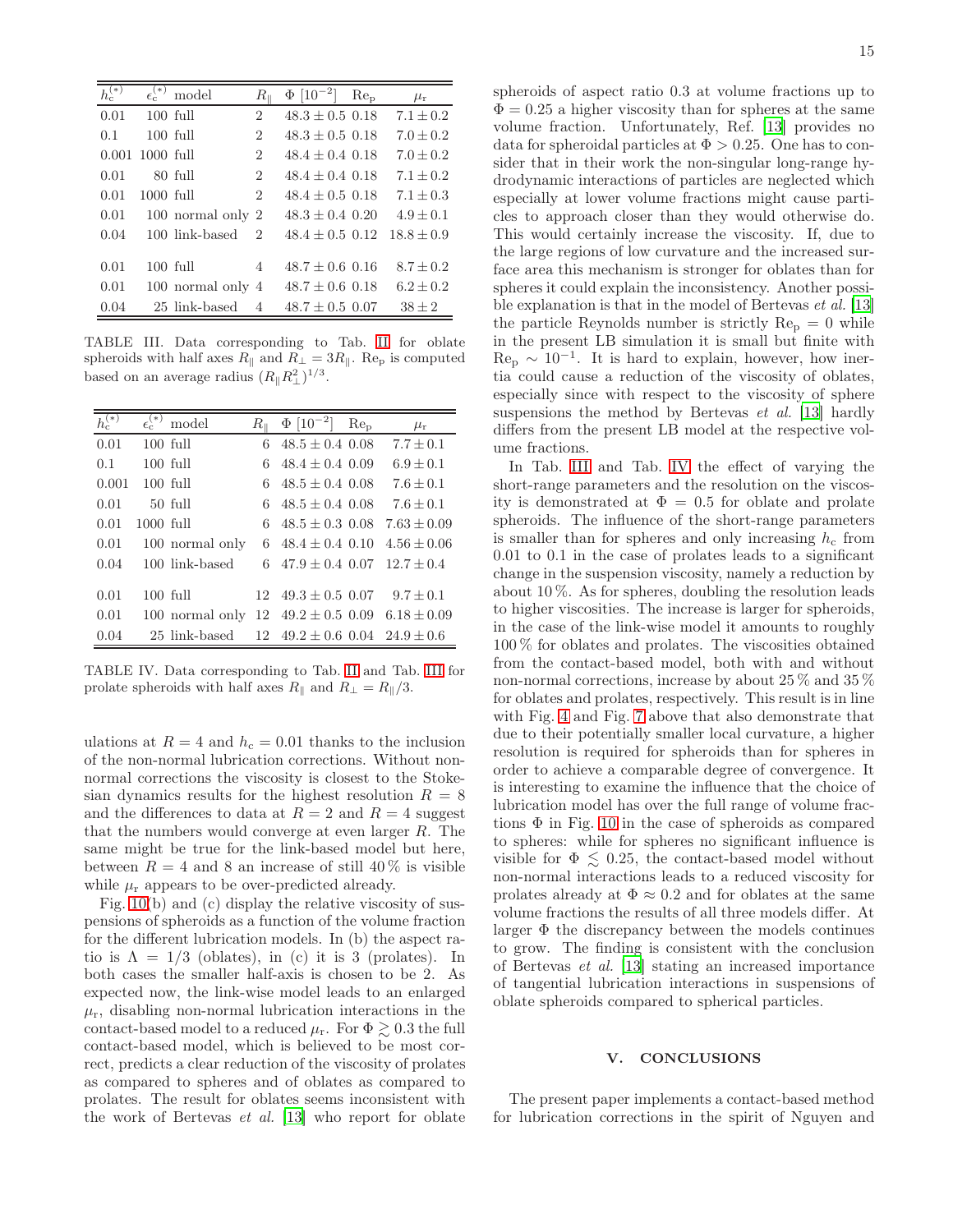Ladd [\[27](#page-18-20)] that, thanks to taking into account all leading singular terms of the resistance matrix of the involved surfaces near contact [\[10](#page-18-4), [11](#page-18-5)], is applicable also to spheroidal particles. An extension to more general but smooth particle shapes is straightforward as long as the contacts between particles are such that they would touch in single points and an efficient method for finding these contacts is known. An extension to shapes such as cylinders, that might approach in line contacts, might be achievable following the arguments of Butler and Shaqfeh [\[38\]](#page-18-31). Since the lubrication corrections depend on the local properties of the surfaces only, nonuniform particle dispersions with different sizes and aspect ratios can be modeled in the present implementation already.

In the case of spheres, the method shows high accuracy in the resistances of two particles near contact as compared to theoretical findings [\[45\]](#page-18-39). The results obtained for self-diffusion and viscosity in low Reynolds number shear flow of suspensions with volume fractions between  $\Phi = 0.1$  and 0.5 are highly consistent with Stokesian dynamics simulations [\[40,](#page-18-34) [42](#page-18-36)]. For these results, a resolution of the sphere radius with  $R = 4$  lattice sites suffices. For spheroids, the respective results appear consistent when comparing simulations at different resolutions but due to the possibly smaller local radii of curvature, discretization errors play a larger role than for spheres and resolving the smaller half-axis with only 1 lattice unit cannot be recommended. For volume fractions  $\Phi \gtrsim 0.3$ , the model predicts a reduction of the suspension viscosity of prolates with aspect ratio  $\Lambda = 3$  as compared to spheres and a further reduction of oblates with aspect ratio 1/3 as compared to prolates.

Neglecting the non-normal lubrication corrections, as it is done by many authors simulating spherical particles [\[24,](#page-18-18) [25](#page-18-32), [43](#page-18-37)], leads to an under-estimation of shearinduced diffusion and viscosity. A link-wise method for lubrication correction, similar to the initial work by Ding and Aidun [\[31\]](#page-18-24), that over-predicts all non-normal lubrication interactions, effects an over-estimation of shearinduced diffusion and suspension viscosity. The error in the diffusion coefficient is seen for all volume fractions Φ. This is no surprise since it is known that shear-induced diffusion can critically depend on the short-range interactions of particles [\[49\]](#page-18-43) and already small inconsistencies summed up over many encounters can result in considerable errors in the long-time behavior of the mean-square displacement. Remarkably, the diffusion coefficients computed from the full contact-based model at a resolution as low as  $R = 2$  appear more consistent with diffusion coefficients from the same method at higher resolution and from Stokesian dynamics simulations than the ones from any of the other two methods tested at  $R = 8$ . The viscosity of spheres only slowly starts to depend on the

non-normal corrections around  $\Phi = 0.3$ . For spheroids, however, an effect is found already around  $\Phi = 0.2$ . It can be concluded that while non-normal lubrication corrections might indeed be of only minor importance for some simulations involving spheres, their proper consideration is essential, even at comparably large resolutions, such as  $R = 8$  for spheres, once shear-induced diffusion of spherical or the viscosity of spheroidal particles is of interest.

#### ACKNOWLEDGMENTS

The authors thank John F. Brady and Francesco Picano for fruitful discussions. Financial support is gratefully acknowledged from the TU/e High Potential Research Program. Further, the authors acknowledge computing resources from JSC Jülich (through both GSC and PRACE grants), SSC Karlsruhe, and HLRS Stuttgart.

### Appendix: Diverging elements of K

The diverging elements of  $K$  that can be computed from the local curvatures alone are directly taken from Cox [\[10\]](#page-18-4) and listed below only for completeness. The remaining elements that depend also on  $\Gamma_{0-3}$  and  $\Gamma'_{0-3}$ and on the coefficients of a fourth-order expansion can, in principle, be obtained by comparing the negative forces and torques on the fluid as presented by Claeys and Brady [\[11](#page-18-5)] with Eq. [21.](#page-5-2) However, it has been noted [\[50\]](#page-18-44) that the derivations of the remaining diverging elements [\[11](#page-18-5)] suffer from a sign error that propagates into the equations  $(2.19a)$  to  $(2.20)$  of Ref. [\[11\]](#page-18-5). In consequence, the signs of (2.19c-d) are flipped; (2.19a-b) and (2.20) are affected in a more complex way. Following Staben et al. [\[50](#page-18-44)] it is straightforward to recalculate (2.19a-d) in the general case from which Eq. [A.3,](#page-16-1) Eq. [A.7,](#page-16-2) Eq. [A.11,](#page-16-3) and Eq. [A.12](#page-16-4) below are obtained. The results are verified by the fact that following the same procedure while imposing the original sign error [\[11](#page-18-5), [50\]](#page-18-44) yields exactly the original terms  $[11]$ . Assuming particle j in Eq. [21](#page-5-2) to be a flat wall with velocity  $V_j = 0$  lets Eq. [A.11](#page-16-3) produce a force or torque identical to equations (2.12b) or (2.16a) in the work by Staben et al. [\[50](#page-18-44)]. Unfortunately, Eq. [A.7](#page-16-2) results in just the opposite of (2.15b) or  $(2.16b)$  of Ref. [\[50\]](#page-18-44). It is believed that this is caused either by a typographical error or by an inconsistency in Ref. [\[50\]](#page-18-44) with respect to whether the equations describe the effect on the fluid by the particle or vice versa. A recalculation of (2.20) [\[11](#page-18-5)] would be considerably more involved [\[11,](#page-18-5) [50\]](#page-18-44) and is therefore omitted which means that the  $\ln h$  contribution in Eq. [A.10](#page-16-5) is missing which at small h, however, is dominated by the  $h^{-1}$  term anyway.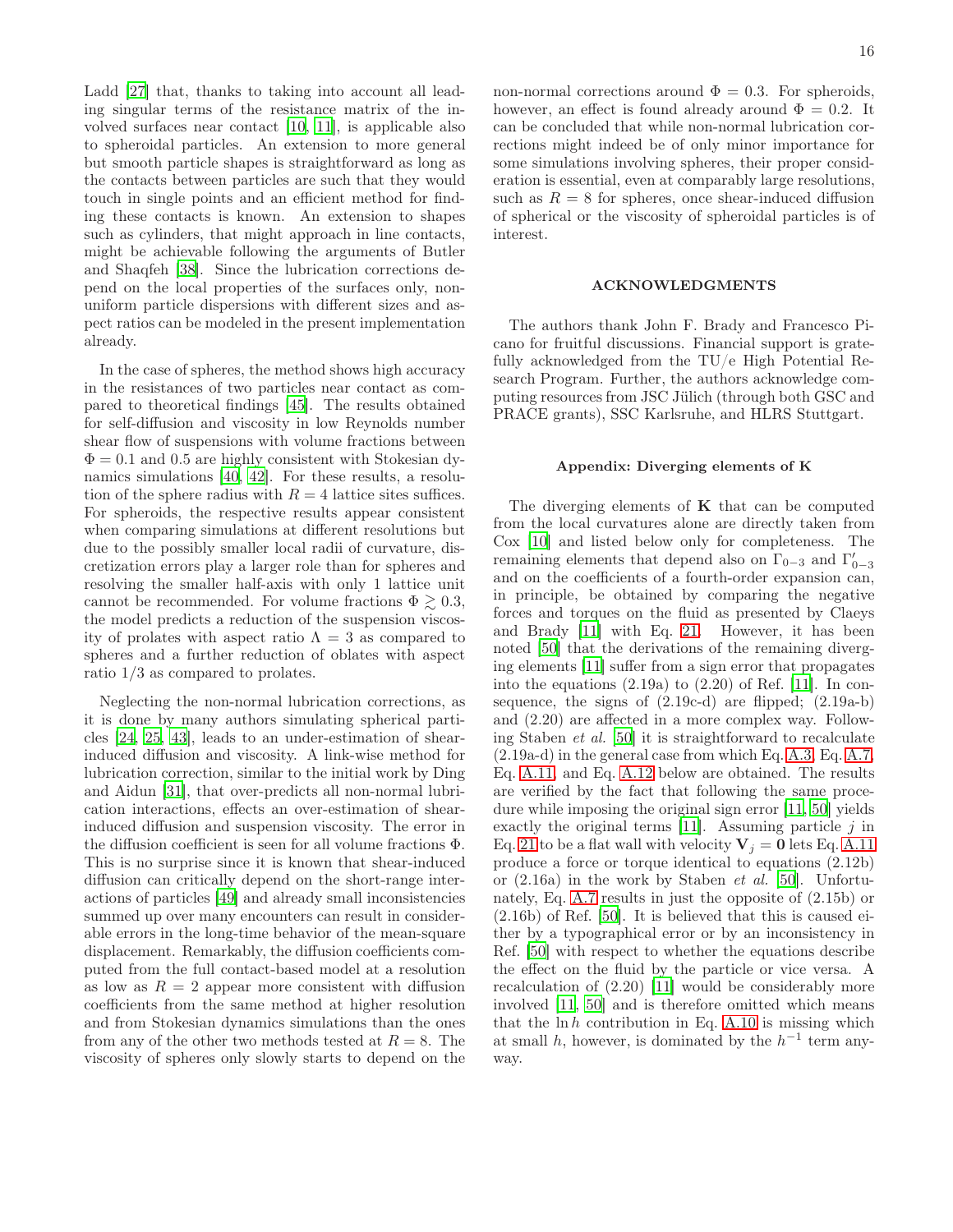<span id="page-16-0"></span>
$$
K_{11} = \frac{-\pi \ln h}{\sqrt{\lambda_1 \lambda_2} S_1^2} \left[ \frac{3 \cos^2 \chi (1 - \lambda_1 S_1)^2}{(3\lambda_1 + 2\lambda_2)\lambda_1} + \frac{3 \sin^2 \chi (1 - \lambda_2 S_1)^2}{(2\lambda_1 + 3\lambda_2)\lambda_2} + S_1^2 \right]
$$
(A.1)

$$
K_{12} = K_{21} = \frac{3\pi \ln h}{\sqrt{\lambda_1 \lambda_2} S_1 S_2} \sin \chi \cos \chi \left[ \frac{(1 - \lambda_1 S_1)(1 - \lambda_1 S_2)}{(3\lambda_1 + 2\lambda_2)\lambda_1} - \frac{(1 - \lambda_2 S_1)(1 - \lambda_2 S_2)}{(2\lambda_1 + 3\lambda_2)\lambda_2} \right]
$$
(A.2)

<span id="page-16-1"></span>
$$
K_{13} = K_{31} = \frac{-3\pi \ln h}{2\sqrt{\lambda_1 \lambda_2} (\lambda_1 + \lambda_2)} \times
$$
  
\n
$$
\left[ 2\sqrt{\lambda_1} (3\kappa_0 \lambda_1 + \kappa_2 \lambda_2) - \frac{3}{2S_1 \sqrt{\lambda_1}} ((7\lambda_1 + 2\lambda_2)\kappa_0 + (\lambda_1 + 2\lambda_2)\kappa_2) \right] \frac{\cos \chi}{3\lambda_1 + 2\lambda_2}
$$
  
\n
$$
+ \left[ 2\sqrt{\lambda_2} (\kappa_1 \lambda_1 + 3\kappa_3 \lambda_2) - \frac{3}{2S_1 \sqrt{\lambda_2}} ((2\lambda_1 + \lambda_2)\kappa_1 + (2\lambda_1 + 7\lambda_2)\kappa_3) \right] \frac{\sin \chi}{2\lambda_1 + 3\lambda_2}
$$
  
\n
$$
+ 3\Gamma_0 \left( \frac{\cos^2 \chi}{\lambda_1} + \frac{\sin^2 \chi}{\lambda_2} \right) + 2\Gamma_1 \sin \chi \cos \chi \left( \frac{1}{\lambda_2} - \frac{1}{\lambda_1} \right) + \Gamma_2 \left( \frac{\sin^2 \chi}{\lambda_1} + \frac{\cos^2 \chi}{\lambda_2} \right) \right]
$$
(A.3)

$$
K_{14} = K_{41} = \frac{3\pi \ln h}{\sqrt{\lambda_1 \lambda_2} S_1} \sin \chi \cos \chi \left[ \frac{1 - \lambda_1 S_1}{(3\lambda_1 + 2\lambda_2)\lambda_1} - \frac{1 - \lambda_2 S_1}{(2\lambda_1 + 3\lambda_2)\lambda_2} \right]
$$
(A.4)

$$
K_{15} = K_{51} = \frac{3\pi \ln h}{\sqrt{\lambda_1 \lambda_2} S_1} \left[ \frac{\cos^2 \chi (1 - \lambda_1 S_1)}{(3\lambda_1 + 2\lambda_2)\lambda_1} + \frac{\sin^2 \chi (1 - \lambda_2 S_1)}{(2\lambda_1 + 3\lambda_2)\lambda_2} \right]
$$
(A.5)

$$
K_{22} = \frac{-\pi \ln h}{\sqrt{\lambda_1 \lambda_2} S_2^2} \left[ \frac{3 \sin^2 \chi (1 - \lambda_1 S_2)^2}{(3\lambda_1 + 2\lambda_2)\lambda_1} + \frac{3 \cos^2 \chi (1 - \lambda_2 S_2)^2}{(2\lambda_1 + 3\lambda_2)\lambda_2} + S_2^2 \right]
$$
(A.6)

<span id="page-16-2"></span>
$$
K_{23} = K_{32} = \frac{-3\pi \ln h}{2\sqrt{\lambda_1 \lambda_2} (\lambda_1 + \lambda_2)} \times
$$
  
\n
$$
\left[ \left[ -2\sqrt{\lambda_1} (3\kappa_0 \lambda_1 + \kappa_2 \lambda_2) + \frac{3}{2S_2 \sqrt{\lambda_1}} ((7\lambda_1 + 2\lambda_2)\kappa_0 + (\lambda_1 + 2\lambda_2)\kappa_2) \right] \frac{\sin \chi}{3\lambda_1 + 2\lambda_2} + \left[ 2\sqrt{\lambda_2} (\kappa_1 \lambda_1 + 3\kappa_3 \lambda_2) - \frac{3}{2S_2 \sqrt{\lambda_2}} ((2\lambda_1 + \lambda_2)\kappa_1 + (2\lambda_1 + 7\lambda_2)\kappa_3) \right] \frac{\cos \chi}{2\lambda_1 + 3\lambda_2} + 3\Gamma_3 \left( \frac{\sin^2 \chi}{\lambda_1} + \frac{\cos^2 \chi}{\lambda_2} \right) + 2\Gamma_2 \sin \chi \cos \chi \left( \frac{1}{\lambda_2} - \frac{1}{\lambda_1} \right) + \Gamma_1 \left( \frac{\cos^2 \chi}{\lambda_1} + \frac{\sin^2 \chi}{\lambda_2} \right) \right]
$$
(A.7)

$$
K_{24} = K_{42} = \frac{-3\pi \ln h}{\sqrt{\lambda_1 \lambda_2 S_2}} \left[ \frac{\sin^2 \chi (1 - \lambda_1 S_2)}{(3\lambda_1 + 2\lambda_2)\lambda_1} + \frac{\cos^2 \chi (1 - \lambda_2 S_2)}{(2\lambda_1 + 3\lambda_2)\lambda_2} \right]
$$
(A.8)

$$
K_{25} = K_{52} = \frac{3\pi \ln h}{\sqrt{\lambda_1 \lambda_2 S_2}} \sin \chi \cos \chi \left[ -\frac{1 - \lambda_1 S_2}{(3\lambda_1 + 2\lambda_2)\lambda_1} + \frac{1 - \lambda_2 S_2}{(2\lambda_1 + 3\lambda_2)\lambda_2} \right]
$$
(A.9)

<span id="page-16-5"></span>
$$
K_{33} = \frac{3\pi}{h\sqrt{\lambda_1\lambda_2}(\lambda_1 + \lambda_2)}\tag{A.10}
$$

<span id="page-16-3"></span>
$$
K_{34} = K_{43} = \frac{9\pi \ln h}{4\sqrt{\lambda_1 \lambda_2} (\lambda_1 + \lambda_2)} \left[ \frac{(2\lambda_1 + \lambda_2)\kappa_1 + (2\lambda_1 + 7\lambda_2)\kappa_3}{\sqrt{\lambda_2} (2\lambda_1 + 3\lambda_2)} \cos \chi - \frac{(\lambda_1 + 2\lambda_2)\kappa_2 + (7\lambda_1 + 2\lambda_2)\kappa_0}{\sqrt{\lambda_1} (3\lambda_1 + 2\lambda_2)} \sin \chi \right]
$$
(A.11)

<span id="page-16-4"></span>
$$
K_{35} = K_{53} = \frac{-9\pi \ln h}{4\sqrt{\lambda_1 \lambda_2} (\lambda_1 + \lambda_2)} \left[ \frac{(\lambda_1 + 2\lambda_2)\kappa_2 + (7\lambda_1 + 2\lambda_2)\kappa_0}{\sqrt{\lambda_1} (3\lambda_1 + 2\lambda_2)} \cos \chi + \frac{(2\lambda_1 + \lambda_2)\kappa_1 + (2\lambda_1 + 7\lambda_2)\kappa_3}{\sqrt{\lambda_2} (2\lambda_1 + 3\lambda_2)} \sin \chi \right]
$$
(A.12)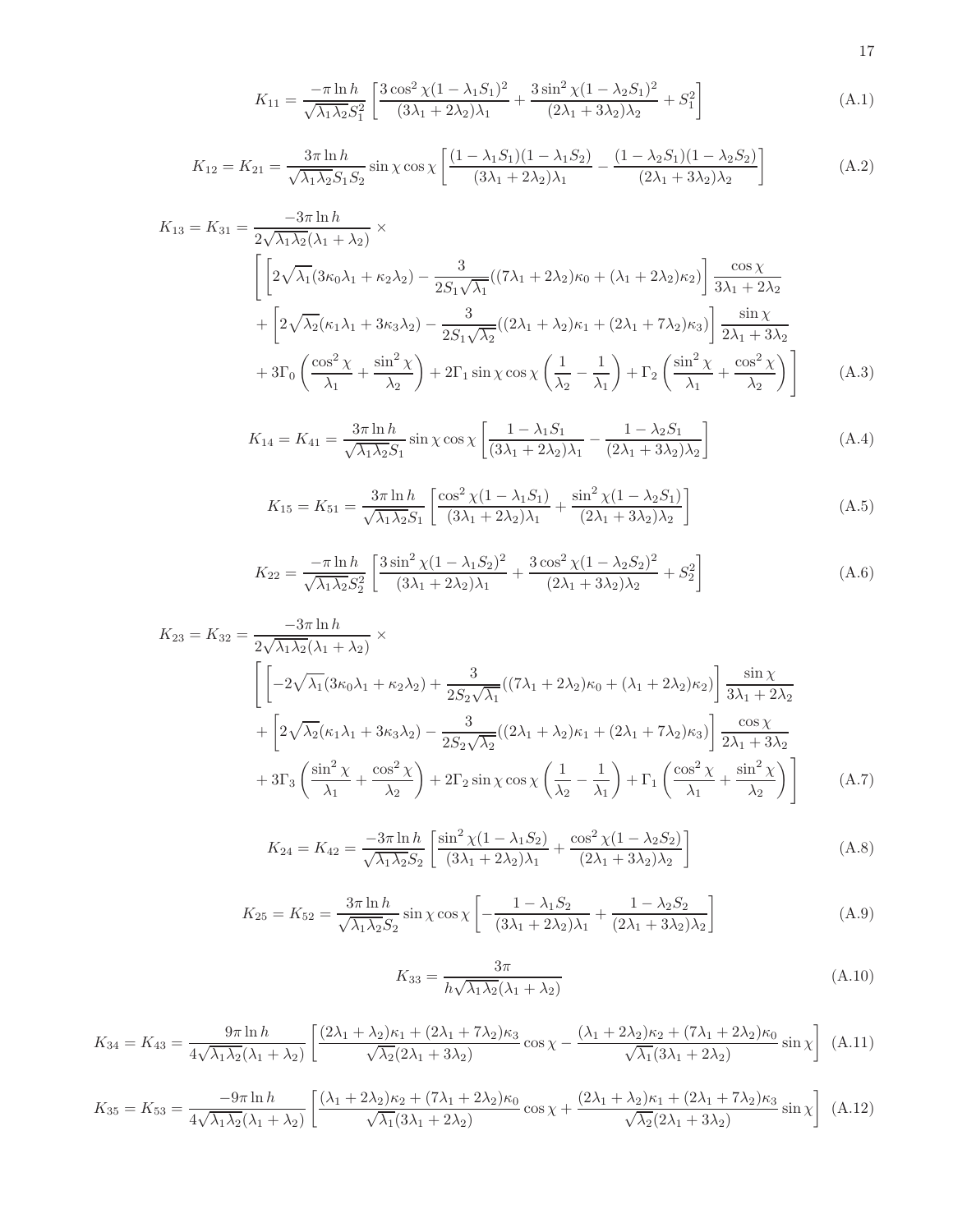$$
18 \\
$$

$$
K_{36} = K_{63} = \frac{-3\pi \ln h}{2\sqrt{\lambda_1 \lambda_2} (\lambda_1 + \lambda_2)} \sin \chi \cos \chi \left[ \frac{1}{S_1} - \frac{1}{S_2} \right] \left[ \frac{1}{\lambda_1} - \frac{1}{\lambda_2} \right]
$$
(A.13)

$$
K_{44} = \frac{-3\pi \ln h}{\sqrt{\lambda_1 \lambda_2}} \left[ \frac{\sin^2 \chi}{(3\lambda_1 + 2\lambda_2)\lambda_1} + \frac{\cos^2 \chi}{(2\lambda_1 + 3\lambda_2)\lambda_2} \right]
$$
(A.14)

$$
K_{45} = K_{54} = \frac{3\pi \ln h}{\sqrt{\lambda_1 \lambda_2}} \sin \chi \cos \chi \left[ \frac{-1}{(3\lambda_1 + 2\lambda_2)\lambda_1} + \frac{1}{(2\lambda_1 + 3\lambda_2)\lambda_2} \right]
$$
(A.15)

 $\Gamma$ 

<span id="page-17-2"></span>
$$
K_{55} = \frac{-3\pi \ln h}{\sqrt{\lambda_1 \lambda_2}} \left[ \frac{\cos^2 \chi}{(3\lambda_1 + 2\lambda_2)\lambda_1} + \frac{\sin^2 \chi}{(2\lambda_1 + 3\lambda_2)\lambda_2} \right]
$$
(A.16)

Some of the symbols in Eq. [A.1](#page-16-0) to Eq. [A.16](#page-17-2) still require clarification. This information is accessible also in Ref. [\[11\]](#page-18-5) and, partly, [\[10\]](#page-18-4) but is summarized here to make the above description self-contained. As visible in Fig. [3,](#page-5-0)  $\phi$  is the angle between the axes of principal curvature  $x_1$  and  $x'_1$  and between  $x_2$  and  $x'_2$  of both surfaces. In the derivation of the singular terms, the height of the quadratically approximated gap between the surfaces defined by Eq. [19](#page-4-1) and Eq. [20](#page-4-2) is brought to the simple form

$$
h_z = 1 + \lambda_1 \hat{x}_1^2 + \lambda_2 \hat{x}_2^2 \tag{A.17}
$$

in terms of rescaled coordinates  $\hat{x}_1$  and  $\hat{x}_2$  where the new principal curvatures  $\lambda_1$  and  $\lambda_2$  are the eigenvalues of the matrix

$$
\left(\begin{array}{ccc} \frac{1}{2S_1}+\frac{\cos^2\phi}{2S'_1}+\frac{\sin^2\phi}{2S'_2} & \frac{\sin\phi\cos\phi}{2}\left(\frac{1}{S'_1}-\frac{1}{S'_2}\right) \\[1em] \frac{\sin\phi\cos\phi}{2}\left(\frac{1}{S'_1}-\frac{1}{S'_2}\right) & \frac{1}{2S_2}+\frac{\sin^2\phi}{2S'_1}+\frac{\cos^2\phi}{2S'_2} \end{array}\right)
$$

The trigonometric functions of the angle  $\chi$  that transforms between the directions of principal curvature  $x_1$ and  $x_2$  and the main axes  $\hat{x}_1$  and  $\hat{x}_2$  can be obtained from the components of the corresponding normalized eigenvectors  $l_1$  and  $l_2$ , which form the transformation matrix, for instance

$$
\hat{\mathbf{l}}_2 = \begin{pmatrix} \sin \chi \\ \cos \chi \end{pmatrix} . \tag{A.18}
$$

The  $\kappa_{0-3}$  describe the cubic features of both surfaces in the coordinate frame defined by  $\hat{x}_1$  and  $\hat{x}_2$ . Knowing  $\phi$ ,

- <span id="page-17-0"></span>[1] M. Lopez and M. D. Graham, Physics of Fluids 19, 073602 (2007).
- <span id="page-17-1"></span>[2] J. R. Clausen, D. A. Reasor, and C. K. Aidun, Journal of Fluid Mechanics 685, 202 (2011).

it is possible to express the cubic terms, characterized by  $\Gamma'_{0-3}$  in Eq. [20,](#page-4-2) in the principal frame  $x_1$  and  $x_2$  of the other surface. The transformation can be described by a set of 4 functions  $m_i(\alpha, a_0, a_1, a_2, a_3)$  of a transformation angle  $\alpha$  and a set of cubic coefficients  $a_{0-3}$  defined as

$$
m_0 = a_0 \cos^3 \alpha - a_1 \sin \alpha \cos^2 \alpha
$$
  
+  $a_2 \sin^2 \alpha \cos \alpha - a_3 \sin^3 \alpha$   

$$
m_1 = a_0 3 \sin \alpha \cos^2 \alpha + a_1(\cos^3 \alpha - 2 \sin^2 \alpha \cos \alpha)
$$
  
+  $a_2(\sin^3 \alpha - 2 \sin \alpha \cos^2 \alpha) + a_3 3 \sin^2 \alpha \cos \alpha$   

$$
m_2 = a_0 3 \cos \alpha \sin^2 \alpha + a_1(2 \cos^2 \alpha \sin \alpha - \sin^3 \alpha)
$$
  
+  $a_2(\cos^3 \alpha - 2 \cos \alpha \sin^2 \alpha) - a_3(3 \cos^2 \alpha \sin \alpha)$   

$$
m_3 = a_0 \sin^3 \alpha + a_1 \cos \alpha \sin^2 \alpha
$$
  
+  $a_2 \cos^2 \alpha \sin \alpha + a_3 \cos^3 \alpha$  (A.19)

and then reads

.

$$
\beta_i = m_i(\phi, \Gamma'_0, \Gamma'_1, \Gamma'_2, \Gamma'_3) . \tag{A.20}
$$

The same functional dependency is used to transform the added cubic coefficients  $k_i = \Gamma_i + \beta_i$  into the frame of  $\hat{x}_1$ and  $\hat{x}_2$ . The rescaled coordinates demand rescaling also of the cubic coefficients to obtain

$$
\kappa_i = \frac{m_i(\chi, k_0, k_1, k_2, k_3)}{\sqrt{\lambda_1}^{3-i} \sqrt{\lambda_2}^i} .
$$
 (A.21)

- <span id="page-17-3"></span>[3] T. Krüger, Computer simulation study of collective phenomena in dense suspensions of red blood cells under shear, Ph.D. thesis, Ruhr-Universität Bochum (2012).
- [4] H. Zhao, E. S. G. Shaqfeh, and V. Narsimhan, Physics of Fluids 24, 011902 (2012).